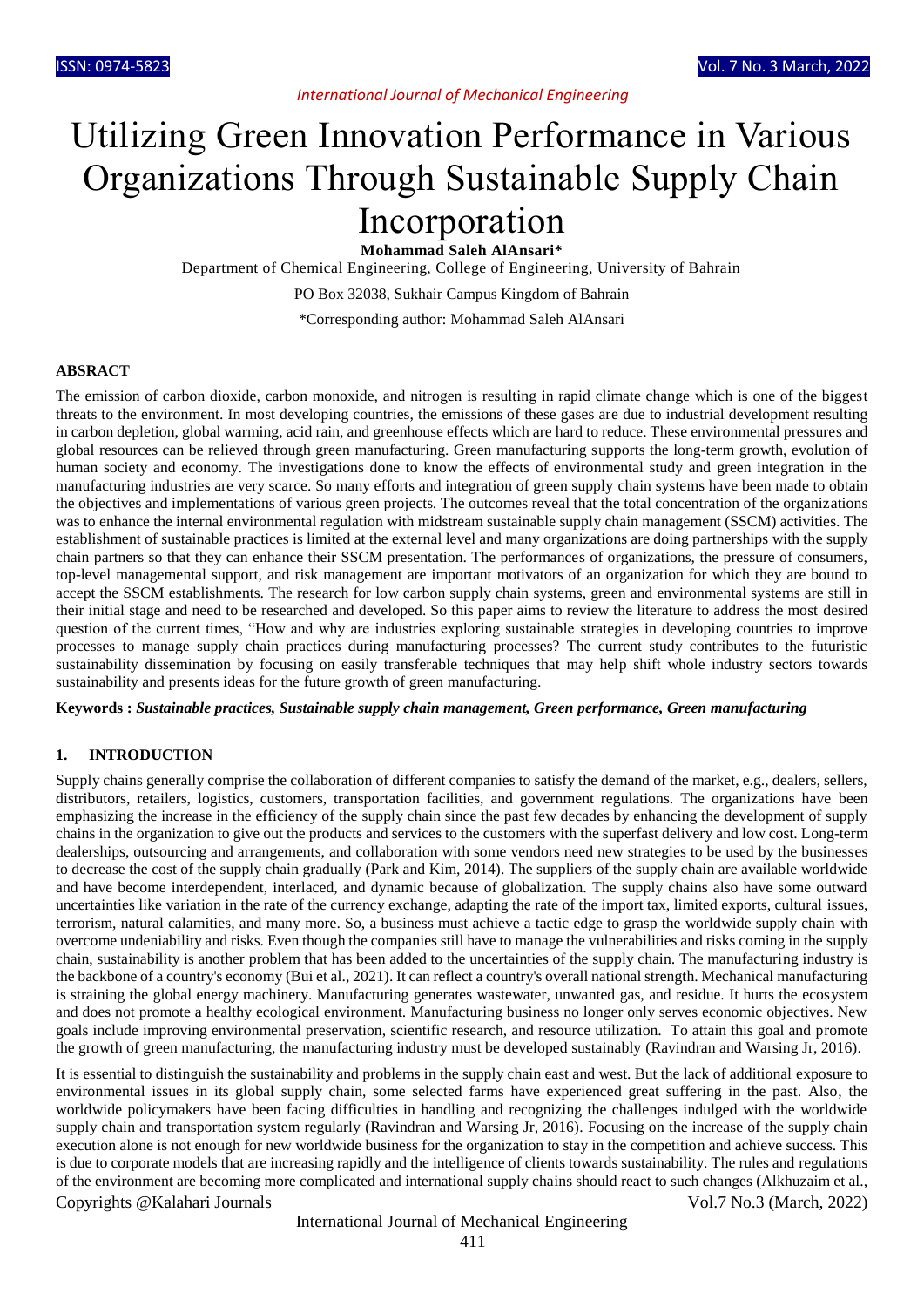2021).It is also vitally important that the industries and organizations must make their supply process, sustainability properly, and productivity. A sustainable management of supply chain is nothing but managing of cash flows, awareness, and content by collaborating with different companies with their supply chain by considering sustainable growth priorities that are social, economic, and environmental growth as per the requirements of stakeholders and consumers (Seuring and Müller, 2008).

The process of supply chain management has five major interrelated issues i.e., relations with the suppliers, distributing the orders of the suppliers, selecting target suppliers, supply chain system, and supply contracts. With the above-stated factors, the problems of studies in the rising countries have been restricted. Till now the research has been limited in the SSCM area where large countries like Germany (Wittstruck and Teuteberg, 2012), China (Zhu and Sarkis, 2004), the USA (Green et al., 2012), and the UK have participated in this research. With the shifting of multinational companies learning related to SSCM within the local companies has been improved which is a great advantage from adapting into the supply chain (Zhu et al., 2008).

To ensuring sustainability in supply chain management has evolved into serious problem for businesses today and the research in this regard is insufficient. The current study has tried to focus the concept and advocate that ongoing development and research need to feel the gaps that are present in the literature and produce more studies on sustainable supply chain management discussing how and what steps the organizations need to take up to promote sustainable supply chain management.

#### **2. Methodology**

This paper seeks to provide a comprehensive, critical analysis of the state-of-the-art research iin the area of sustainable supply chain management. For this a systematic literature review approach was selected, being an important and integral part of research for any field of study (Easterby-Smith et al., 2002. In the current review the literature published in English language and having focus on sustainable supply chain management during the time period from 2010-2021 were included. In this research paper, articles, journals, books, and conference write-ups have been presented to make sure of including the academic fields under investigation by keeping the most important publications for extraordinary managerial effect. The keywords used for the literature search were Sustainable practices AND Sustainable supply chain management AND Green performance AND Green manufacturing either present in the title or in the abstract of the manuscript. Data bases such as Web of science, science direct, google scholar were used for data search and selection. In the first stage the abstract of the paper was considered for initial selection of the publication in the study. Generally, the papers using mathematical modelling for the study development were not included in the review while technical studies such as inventory, life-cycle assessment, pollution prevention, reverse logistics, and disassembly were included in the review. In the second step the supplication of the papers was removed and the articles were selected for further analysis, followed by review of the abstract, methodology and conclusion of the paper. This led to the further screening of the literature and final selection lead to the literature that was used in the writ up development and for full length study as well. Based on the literature and after critical analysis the content of the current study was developed and different themes appeared as discussed below.

#### **3. LITERATURE REVIEW**

### **3.1 DEVELOPMENT AND APPLICATION OF GREEN MANUFACTURING**

Green manufacturing is also called environmental awareness manufacturing. It is a modern manufacturing method that considers both resource usage and environmental impact. "Green Production" promotes the circular economy paradigm in modern manufacturing and promotes sustainable growth of society. Product design, development, manufacture, packaging, use, and disposal are all part of the product lifecycle. Green production reduces negative environmental impacts, improves resource use, and increases overall benefits over a product's lifecycle. Green manufacturing will be a significant challenge and competitive area in the future industry. Green manufacturing will continue to incorporate breakthrough technology from other areas to establish a resource-saving and eco-friendly society (Bhattacharya et al., 2011). Following are the ideas for boosting green manufacturing.

Industries can improve green manufacturing by absorbing the strength of many disciplines like nanotechnology, neural networks, new energy technology, information technology, and strengthening basic science research related to green manufacturing. Increase research on green manufacturing, green design, green production, green recycling, and remanufacturing. Breakthrough a succession of important technologies with other disciplines, patent a set of typical green methods and critical equipment and develop a green manufacturing industry structure that reduces pollution and energy consumption. Sustainable manufacturing industry growth and the legislative framework in related sectors should be enhanced, industry standards in green manufacturing should be developed, and professional technical people training should be reinforced (Huang, 2018). The concept and knowledge of sustainable manufacturing should be widely communicated and promoted to support creating a sustainable manufacturing system. A green design process considers environmental considerations, product quality, function, and recyclability. Green design demands designers to analyze the entire life cycle of mechanical items. It ensures product quality, function and minimal pollution, which facilitates recycling and resource exploitation (Li and Li, 2018). To support the "green" development of the manufacturing industry and build a green production system, it is required to abandon inappropriate processes and methods in traditional mechanical manufacturing means and control the time of green product production properly (Fang, 2009). Green materials cause little or no pollution to the environment during production and usage and do not harm the human body. Green resources may be recycled, lowering production costs and material consumption while also lowering pollution, boosting the growth of green manufacturing.

Green products are more expensive, but businesses should not be stingy. Their best interests require them to forego color materials in favor of dirty, non-recyclable materials. To avoid quality loss and resource wastage, society may decide to ban the bad practice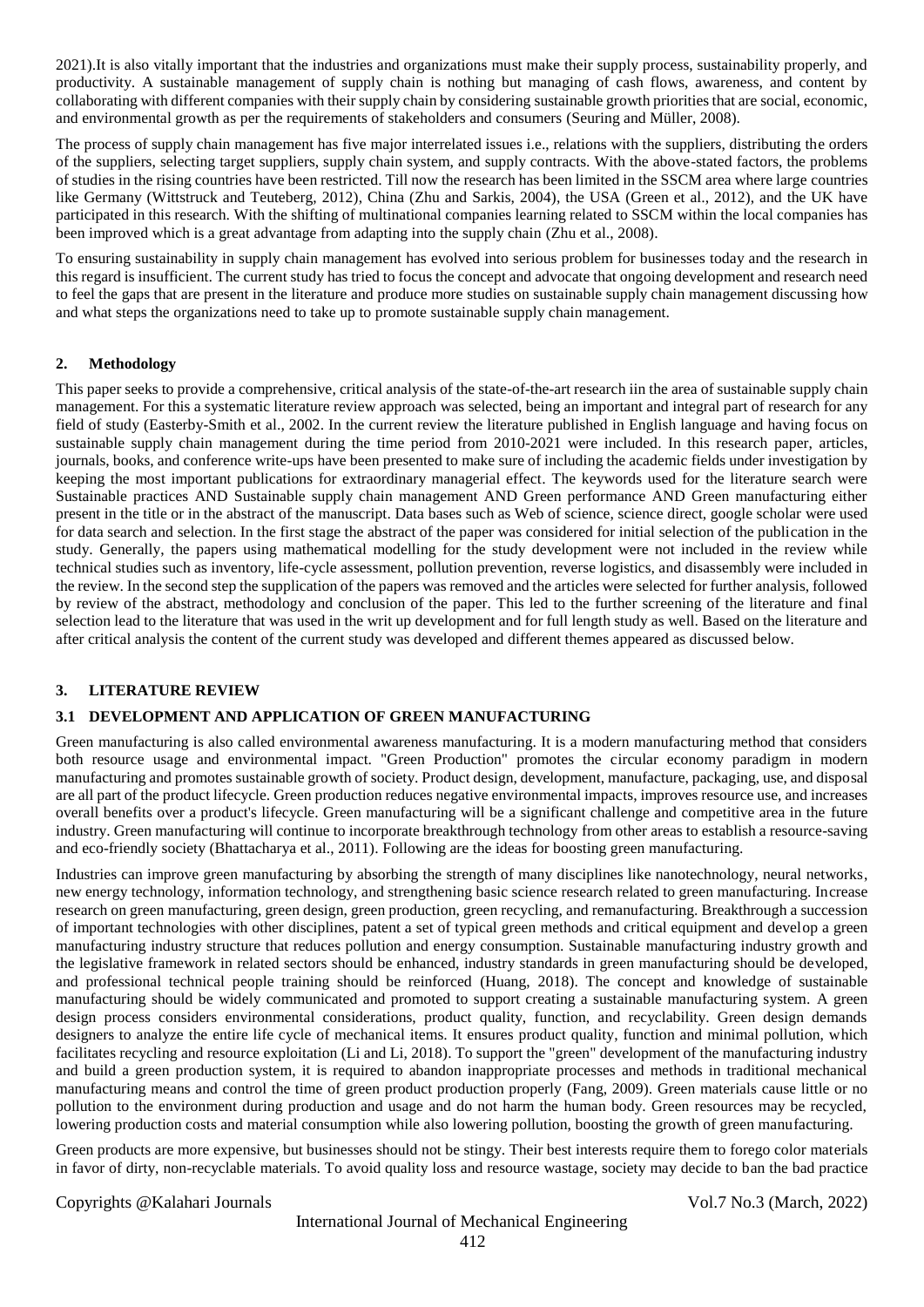(Han, 2018). Green technology reduces pollutants and increases energy efficiency in product manufacturing. For example, waste materials are processed and recycled into finished products to boost resource utilization rates. Green technology should change old technology's inappropriate and flawed elements, including pollution and resource waste. The traditional mechanical manufacturing process generates substantial waste and contaminants, which pollute the environment if not properly treated. If garbage and contaminants can't be recycled, then suitable green treatment approaches should be used. In short, green manufacturing reduces pollution and waste, increases material usage, and promotes sustainable development (Guan, 2018).

#### **3.2 IMPROVE GREEN PERFORMANCE THROUGH SUPPLY CHAIN INTEGRATION**

In 1982, studies were carried out to investigate the theory of supply chain management and find the difference between supply chain management and logistics (Christopher and Ryals, 2014). The actual inception of the definition of the management process of supply chain is yet unknown. But according to the researchers, the definition in the demand trend is regulated by the transmission of demand from the supply chain to the users (Scott et al., 2015). The emergence of supply chain management is assigned to total cost planning and delivery methods. The complete comprehension of this structure involves complete evaluation of the delivery system and logistics so which can explain the changes of the dynamic system precisely that has been added with the early theory of the supply chain.

The approaches and ideas presented in the conventional systems depict that the total system should be divided into sections to find the maximum efficiency of the system, centralizing a certain object will not create good results, but the deficiencies present in the total system will be decreased. Apparently, logistic and supply chain management process are inter-related but many researchers have distinguished the two processes. In a study, (Mills and Hoeber, 2013) stated that according to the principle of logistics, it is a relation between customers' service providers and manufacturers to get proper solutions in terms of transactions, knowledge, transport, and product. Whereas supply chain management is assumed that the manufacturer's service providers and consumers have interpersonal and political features of confidence control dependence and conflicts. We can also say that the supply chain management is more than logistics. The unionist thoughts also empower the thoughts of stocks that supply chain management is accountable for governing eight of the business processes such as sourcing, managing customer relations, controlling demand delivery of orders, creating inventions consumer, relation management, and marketing. The ideas of logistics as given by supply chain management processes, "logistic is the supply chain process that consists of reliable, flow, storage, and property distribution from its origin to the final destination, is prepared, implemented and controlled.

In a study published in 2010, (Jüttner et al., 2010) suggested that supply chain management include different partners to create value-making enterprises, and defined this particular supply and management process as an up and down relationship established with the consumers and the suppliers to create more value at a lower cost in the supply chain. (Vaaland and Heide, 2007), illustrated three vital points i.e.

- The operational idea is governed by handling resources from beginning to the end to concentrate on the logistic operations.
- Relational concepts mirror the corporation adjustment and administration of supply chain relations.
- Process-related concepts depend on the connections of technologies to manage the operations of supply.

The colossal supply and management chain system sometimes needs to be shifted from the traditional hierarchical structure towards a more process-oriented structure by the application of assistant systems. This transition and transformation breaks down the initial chain system, first into a tracking and controlled process, and subsequently into a successful processor-oriented structure that is associative, emphasizes upon close partnerships and helps establish a relationship between customers and stakeholders (Govindan et al., 2015).

#### **3.3 SUPPLY CHAIN PRACTICES IN PAST, PRESENT AND FUTURE**

Copyrights @Kalahari Journals Vol.7 No.3 (March, 2022) Historically, supply chain management goes through three phases for the process to undergo completion: the first phase is the physical distribution management, which focuses on final product delivery; logistics management, which optimizes internal operations; and supply chain management, which focuses on cross-organizational integration. For today's supply chains to be successful, we must remember the essence of previous supply chains (Aline and Sami, 2013). Supply chains used to have long periods of relative stability. With lower degrees of customer control and shorter supply chains. Supply chain performance programs focused on generating revenues across all supply chain linkages. Leveraging to decrease the uncertainty, decreasing inventory, as well as competing on quality became increasingly important as supply chain executives became more focused on increasing efficiency (Christopher and Holweg, 2011). This system worked well and businesses benefited significantly from it. Global supply chains have rapidly expanded, aided by low-cost labor and raw resources, profitable investment opportunities, developing export markets, and host government incentives to attract global markets (Liu et al., 2018a, Liu et al., 2018b). Developing very lean supply chains relies on tactics like outsourcing, reduction in inventions, timely principles, and rising company cooperation. One of the most cost-effective operating methods have become practicable in a more prosperous climate, increasing investment returns. In a study (Griffith et al., 2006) stated that while ecologically safe supply chains targeted at increasing product sales and lowering expenses (stocks' reduction, JIT inventory), and optimizing assets, the ultimate focus was on increasing financial efficiency. As supply chains became more efficient, the business climate changed. Consumer shocks, political instability, currency fluctuations, and global market movements are just some of the few market changes that have taken place. Increasingly, international firms have promised to only engage with suppliers who meet strict social as well as environmental requirements. These multinational companies (MNCs) typically require their new group of suppliers to comply with those criteria, and they expect their suppliers to do the same. So, the

### International Journal of Mechanical Engineering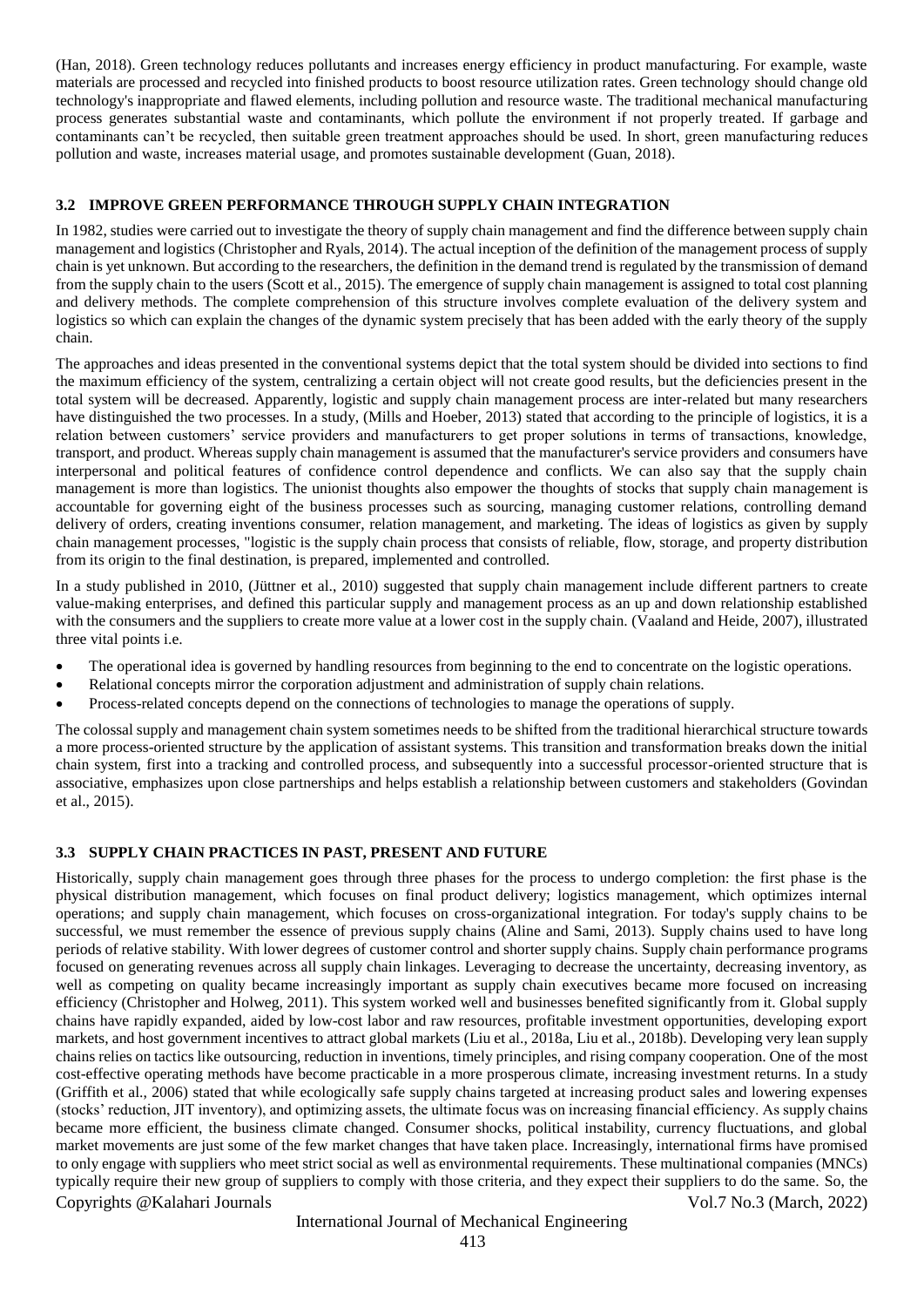goal is to develop a sustainable supply network that cascades throughout the supply chain (Aline and Sami, 2013). Many MNCs who have signed up have encountered scandals caused by suppliers who, although knowing about sustainability requirements, continue to breach them (Rajeev et al., 2017). Consider the recent embarrassment for Apple, Dell, and HP for purchasing electronic material from companies all over the world that obliged employees to work in hazardous conditions and the ramifications for Nike and Adidas for sourcing from suppliers that polluted Chinese rivers. Moreover, all of the scams implicated top suppliers. Lowertier suppliers nearly always have weaker practices, exposing organizations to substantial financial, social, as well as environmental hazards. In the current manuscript, we discuss how MNCs might mitigate these risks (Villena and Gioia, 2020).

#### *3.3.1 Problems in Supply Chain Practices*

MNCs face unique issues in operating with lower-tier suppliers. There is rarely a direct contractual relationship, and the MNC's business is generally irrelevant to the lower-tier supplier. Automakers in the US and Japan might require a seat manufacturer to meet their sustainability standards. But persuading suppliers to follow suit may be difficult. Assume it works with a foam maker that also serves the electronics, machineries and health care industries, with its sustainability guidelines. As a result, the foam manufacturer has no motivation to meet the automakers' sustainability standards (Villena and Gioia, 2020). Smaller suppliers are also less prepared to tackle sustainability demands. Of course, they may not be aware of acceptable social and environmental norms or standards. They are often seen working in countries where such restrictions are absent, lenient, or non-existent and even if they do know about MNC sustainability rules, they have nothing to comply. This phenomenon explains why the majority of low-tier suppliers had no toxic waste disposal plans and no environmental management programs at all. Ignorance afflicts MNCs as well. They don't know who the suppliers are, where are they from, or their skills. The literature review shows the lower-tier suppliers are tiny or medium-sized private enterprises that give minimal public information, making them virtually unknown. Several MNC directors find this as a major issue. All of these factors make low-tier suppliers the difficult-most members of a supply network. If they have poor questionable sustainability performance, MNCs doing business with them risk losing clients, having to find out new suppliers, or having their supply chains disrupted. Companies must include both first- and second-tier suppliers in their sustainability plans to mitigate risks (Villena and Gioia, 2020).

Following aspects were acknowledged during the research to encourage social and environmental responsibility among suppliers-

- Setting long-term sustainability targets.
- First-tier suppliers must set long-term sustainability goals.
- They integrate lower-tier suppliers in their sustainability plan.

These are all good practices that other businesses should embrace. Firms can also use our MNCs' specialized initiatives to propagate excellent practices across their supply networks. The MNCs usually setup and monitored social and environmental targets for firsttier suppliers. For example, the automotive industry values supplier diversification. It compels first-tier suppliers to invest 7% in minority suppliers. Many first-tier suppliers have now met that goal; others have made significant improvements. For instance, by creating and adopting new performance criteria for their purchasing managers. First-tier suppliers said the MNC periodically checks on progress and helps them network with minority lower-tier suppliers (Villena and Gioia, 2020).

 **Lower-tier supplier sustainable management**: Multinational firms should utilize a mix of direct, indirect, collective methods for quality check. Other MNCs annually must audit its first-tier suppliers to learn about their health, safety, labor, and environmental practices, as well as their lower-tier suppliers' sustainability performance.

**Indirect Method**: Our research found that MNCs entrust sustainability management to first-tier suppliers. For example, they teach suppliers and reward them for adopting sustainability practices. For most first-tier suppliers, such training led to significant improvements in manufacturing methods and requests that suppliers adopt similar sustainability requirements. Their preferredsupplier programs encourage peer learning about sustainability. To improve connections with the MNC and share best sustainability practices, one firm invites their own most socially as well as environmentally responsible suppliers to an exclusive group.

 **Collective Method**: MNCs work with competitors and major suppliers to establish industry-wide sustainability standards. They acknowledge that a single MNC cannot combat global suppliers' poor labor or environmental policies alone. It would be unreasonably expensive and unfair because significant firms utilize many of the same suppliers.

Collaboration has several advantages. Suppliers can utilize a uniform self-assessment or audit to satisfy numerous clients and prevent duplication, also, suppliers with many customers with similar sustainability needs are more ready to join in these projects. Moreover, industry-wide training is financed by members, making sustainability projects more realistic. Also, when MNCs help their first-tier suppliers join an industry association, they must follow industry norms, which entails assessing their sustainability. The RBA, for example, mandates full members to approve annual audits of at least 25% of their own and 25% of their suppliers' high-risk facilities. (Risk is evaluated in terms of labor, health, safety, and ethics (Villena and Gioia, 2020). With so many big companies in their sectors, industry organizations have a unique power over first- and second-tier suppliers. In a study (Villena and Gioia, 2020) analyzed the work of MNCs closely with international organizations and non-governmental organizations (NGOs). To enhance corporate social responsibility, all three companies have signed the UN Global Compact. The three MNCs also engage in the CDP's Supply Chain Program, where suppliers declare carbon emissions. According to the (CDP, 2019) supply chain report, suppliers with a minimum of 35% of program members were engaged in climate change in 2018. The researchers noted that suppliers are also strengthening their attempts to cascade good change downward through their supply chains. MNCs utilized that information to negotiate supplier contracts. One company devise an award to reward suppliers who have improved their performance in the CDP Supply Chain Program. Other MNCs tracks the program's ratings annually in its supplier scorecard. First, MNC engineering and procurement departments frequently preapproved lower-tier vendors without regard for social or environmental factors. In other words, procurement as well as engineering focus on the three Ps of sustainability: profit, people and planet. As a result, lower-tier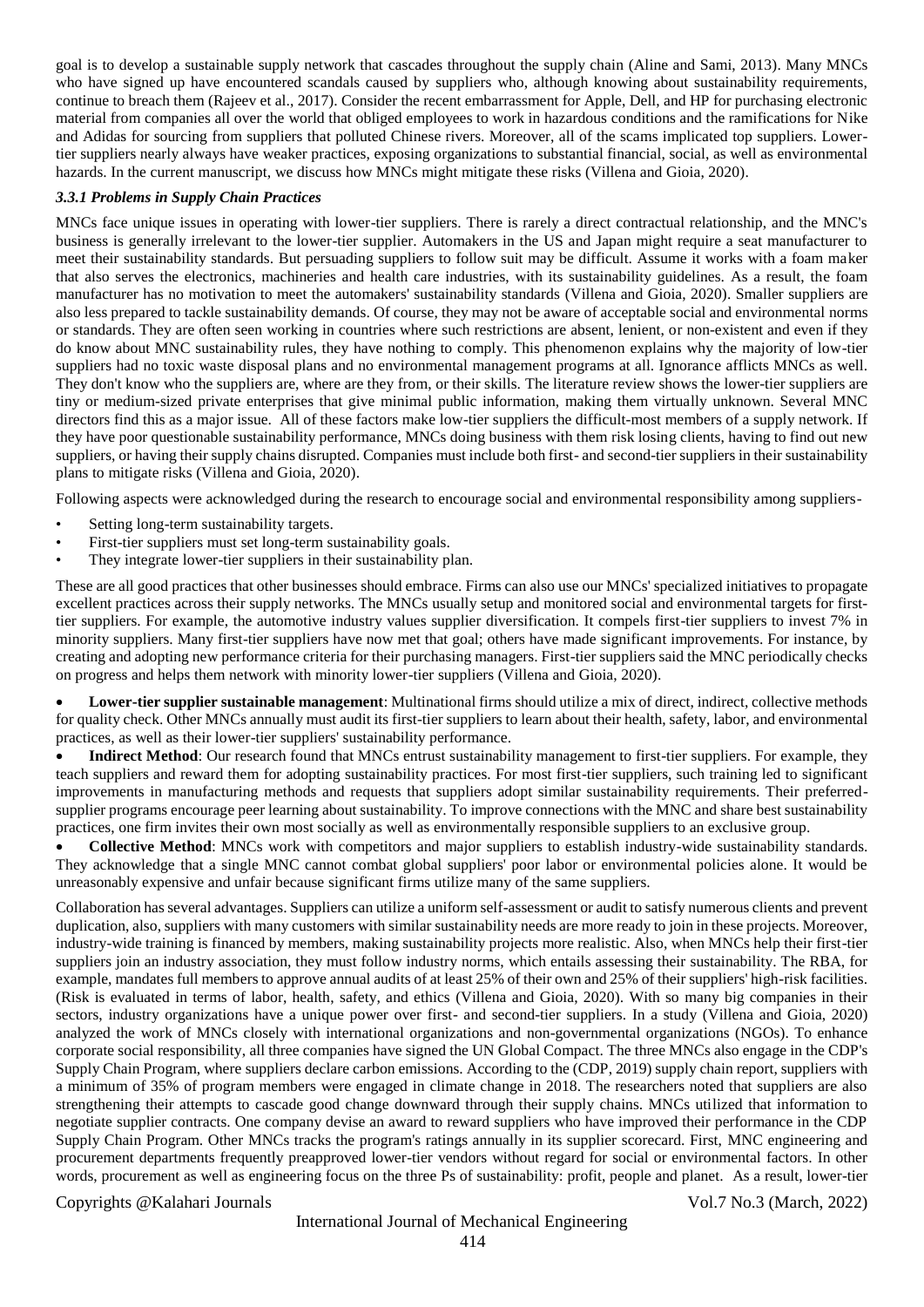suppliers who had already taken approvals may violate the sustainability standards of the MNCs they work with. So, the first-tier suppliers may face trouble. They must cooperate with preapproved suppliers but are held responsible if they abuse people or pollute the environment.

Divergent goals within an MNC's functional units such as engineering, procurement, sustainability can cause systemic loss to the total sustainability of a company and its credibility is destroyed. This can be avoided by aligning incentives across all functions that engage with first- and second-tier suppliers. Procurement officers also lack sustainability training and incentives. MNCs should invite procurement officials of suppliers to sustainability training sessions with safety, environmental and health personnel to address this issue. Alternatively, MNCs might engage the top executives of their first-tier suppliers and motivate them to spread sustainability criteria to lower-tier suppliers (Villena and Gioia, 2020).

#### **3.4 CONSEQUENCES OF SUPPLY CHAIN MANAGEMENT ON GREEN INNOVATION PERFORMANCE**

Supply Chain Management or SCM started back in the 1980s; several types of research were conducted in SCM for the decade after that, and finally, the growth of supply chain management started. In recent days SCM has been making drastic changes from an improving research source to a consolidated one. In the fourth phase falls the green supply chain management system that is a part of SCM. The aim is to incorporate stability from strategic, innovative product design being delivered to the customer (Aline and Sami, 2013). This whole process keeps on working in supply chain management, and because of it, the future of SCM still needs to be established (Rajeev et al., 2017). When talking about the green supply chain, it can significantly differ from green transactions to integrated green supply chain operations in the literary sector. Therefore the green supply chain is also known as application of environmental thought to supply chain management which further includes purchases, material sourcing, product designing, distribution of final products to the customer, manufacturing products as per the customer's choice, and end to end management of life (Jermsittiparsert et al., 2019). Green supply chain management can work like magic if used properly. Therefore, academicians and practitioners introduced GSC as an effective way to enhance environmental sustainability (Tseng et al., 2019). Though this idea emerged in 1990s, the actual growth of this idea was by the start of  $20<sup>th</sup>$  century. (Handfield et al., 1997) introduced the whole concepts of environmental management to the overall collections of operations of the customer's entire order. Below is a figure that would clear the various challenges in SCM and how it has been divided into multiple further groups according to the background.



Figure 1: Events in green supply chain of a manufacturing industry

Reducing the environmental damage of any product, green product development comes into action and plays a very vital role (Srivastava, 2007). Usually, it is seen that environmental factors expand the potential to mitigate the impacts on customer's product design. Therefore, the design phase is said to be 70% of how much cost it will be to design the product. Hence the clinicians have progressively developed several specialized instruments like Gabi, Simapro, etc., to create a compelling atmosphere (Bag et al., 2020). Focusing specifically on product performance leads to a better Design for the Environment (DfE). However, on the other hand, the supply chain network works as an architect and does increase the influence and does not decrease the product design output (Sauer and Seuring, 2017).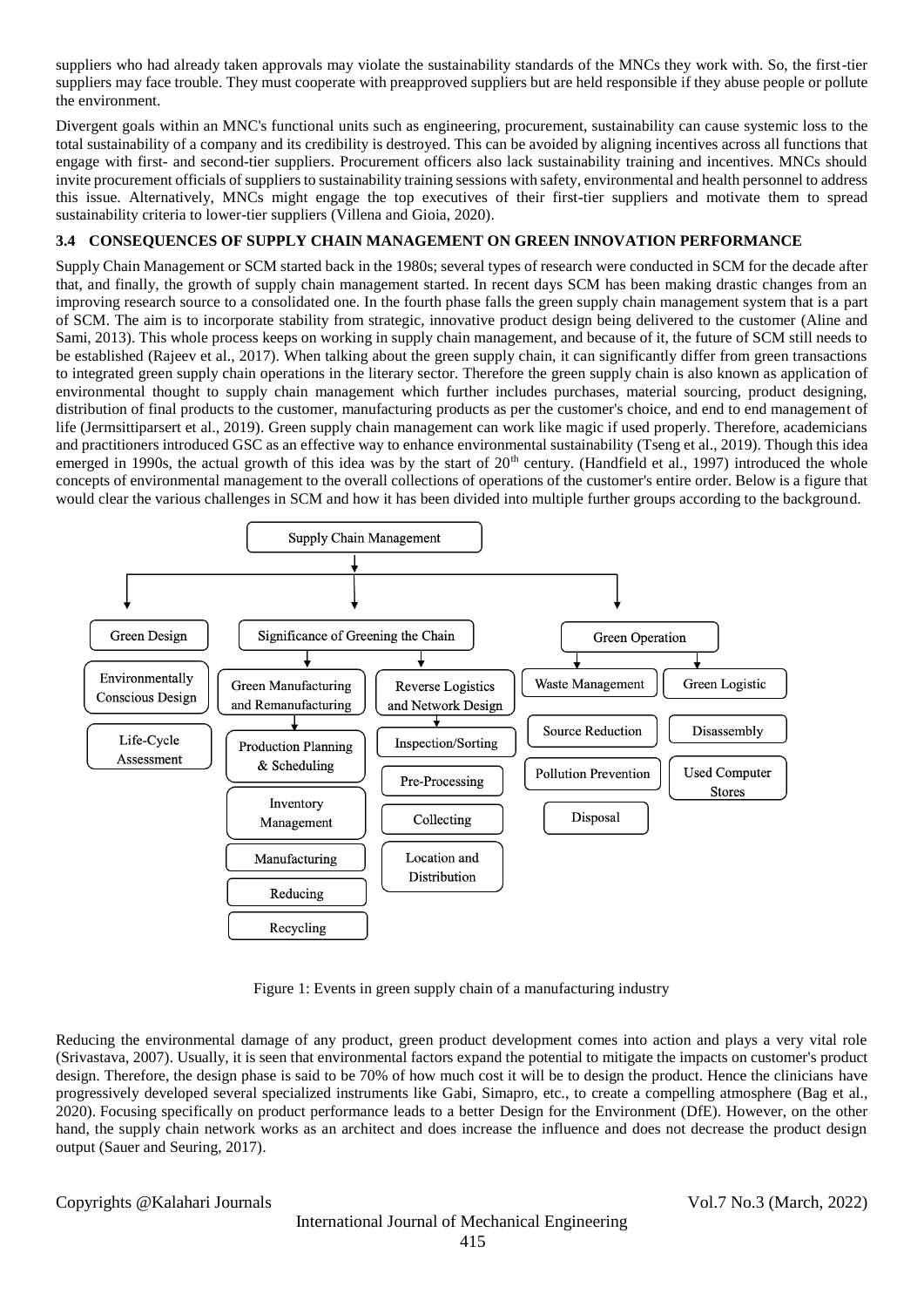#### *3.4.1 Manufacturing and Re-Manufacturing of GSC*

There are several phases of GSC, and the major categories of research are three.

- 1. Pinch Analysis.
- 2. Industrial Energy.
- 3. Energy Life Cycle Analysis.

According to (Ninlawan et al., 2010) the green revolution reduces the prices of raw material and high-quality output, increases occupational health prices, enhances corporate identity, and lowers environmental consumption. As per the recent findings relating to the manufacturing practices done in the manufacturing sector are as below:

- 1. Wash and thoroughly rinse the product so that it becomes reasonable to use and chemical-free.
- 2. Replace lead with other materials such as gold, copper, silver, bismuth, zinc, etc.
- 3. Provision of quality check at the input points and testing it again before getting access.

It is called as Energy-efficient technology as it is increasing the working of types of machinery, enhancing the working capacity of the kinds of machinery and the input of power usage is good such as unloading and charging technology. This can be minimized by decreasing the use of harmful artificial glue such as epoxy glue, promote recycling and reusing the products as much as possible and increase the awareness of maintaining and sticking to 3R's.

#### *3.4.2 Network designing and reverse logistics*

Reverse logistics is when some return, re-use, or reproducing material and parts benefit the manufacturer. Reverse logistics completely differ from the traditional logistics processes (Trochu et al., 2020). In the field of reverse logistics, the researchers try to use a more quantitative modeling approach. Therefore, a mix of several internal programming is used to solve problems with the reverse logistic process (Jack et al., 2010). While highlighting managing waste, it seems to be a distinguished issue concerning the green supply management chain (Méndez-Fajardo et al., 2020). However, disposal of waste entails a decrease in emissions (Adeleke and Olukanni, 2020). In a recent study (Yang and Lin, 2020) found that waste management can be done using several other methods such as locating treatment plants, distributing the waste disposal network, recycling it as much as possible, etc. In a study conducted in recent year (Yadav and Samadder, 2017) the authors have shown concern about not doing waste management control. The main agenda focused is how to prevent the pollution that has already been caused. If done in the right way, then the carbon emission of greenhouses can be reduced. The United Nations Environmental Program (UNEP) has laid concern on why to focus on cleaner production as a regular implementation. Hence it is further classified by the researchers on (Zeng et al., 2010) how to get involved in the more sterile production business and how to evaluate, work in more environment friendly way and explore economic ways to enhance the efficiency. Cleaner production is used in various sectors such as alimentary, ceramic, mines, and so forth. Hence, cleaner products rely on how one gets access to resources and how exactly the energy flows through the enterprise (Huang et al., 2013, Jia et al., 2014, Sladkova and Loginova, 2016).

Green procurement or ecological procurements, depends on the requirements of purchases. Hence, purchasing is classified as one of the critical parts of supply chain management, which occurs because of the effectively changing Green Supply Chain Management. In several kinds of research and studies, it has been seen that some amount of impact falls on the business and finance because of green procurement. Therefore it is essential to properly evaluate how industrial companies get several types of equipments to enhance their performance environment-wise and eliminate pollution, lowering water and energy usage (Blome et al., 2014). Green Procurement is the purchase of services and products that are environmentally friendly and selected by the contractors while taking care of the environment (Wong et al., 2016).

#### *3.4.3 Features of green procurement*

Green procurement aims to avoid pollution and indulge in activities that are more environmentally friendly and contribute less harm. This includes purchasing, technological use, quality of products or raw material, and services, contracts, and effect on the environment. This policy applies to every organization regardless of size. This whole green procurement purchase is as easy as purchasing recycled products or renewable energy (Blome et al., 2014). In an already published study (Appolloni et al., 2014) say that green services and products utilize fewer resources designed to last for a longer duration of time. Thus the impact of green services and products on the environment is significantly less and makes the environment a better place to live. Therefore before the green procurement policy is implemented, it is necessary to evaluate the current purchasing policies and practices (Tate et al., 2017). After proper evaluation of all purchases and consumption of energy, then only an appropriate scheme of green procurement can be implied on many. It is also necessary to make others understand that switching to green procurement helps reduce waste and reduces expenditure, making it possible to increase the production rate, competitive price offering (BSDGlobal, 2002b). Hence organizational policies, environmental management systems, legislation, and multilateral contracts often require organizations to help start the green procurement program. A few places that adopted the green procurement program are as follows**:**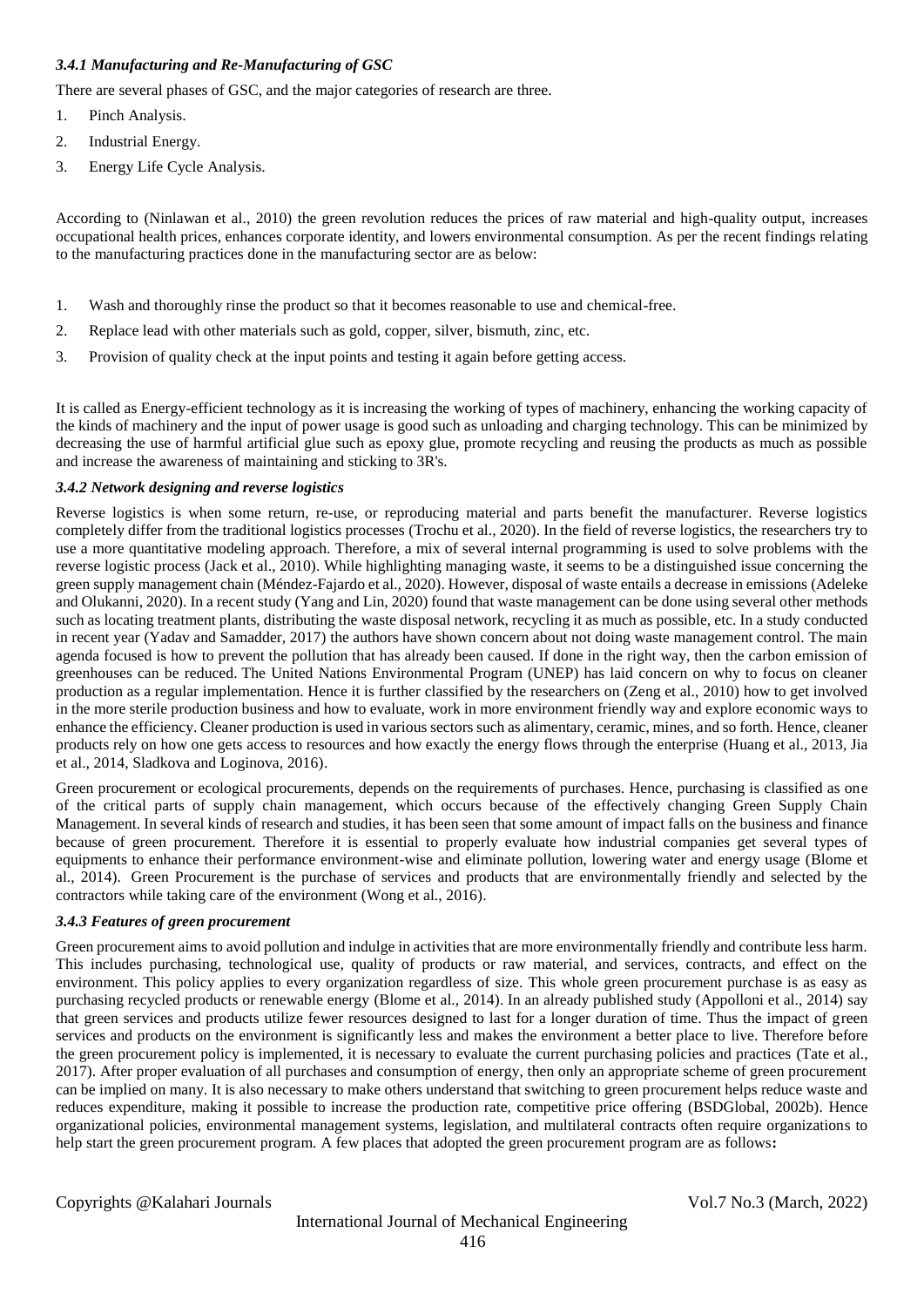**Ikea**: It is a household and furniture products retailer and has achieved a goal of 2000 suppliers. Their working style focuses more on improving environmental impact and also enhances working conditions. Internal sources have verified that Ikea is very strict with the code of conduct that the supplier needs to meet. If continuously, the code is broken, then Ikea removes the supplier from the list. The code of conduct includes that waste must be appropriately handled, the harmful emission of gasses must be reduced, and the disposal of hazardous chemicals must be done correctly (BSDGlobal, 2002a).

 **Fujitsu**: It is situated in Japan and follows the green procurement policy very strictly. They select materials, products, types of equipment, etc., based on the quality and environmental friendliness. They avoid toxic substances, focuses on energy and resource conservation, recycling products as must as possible.

 **Travel Bureau Japan:** It is a travel agency situated in japan and follows the environmental management system since 1999. The EMS asks to focus on developments related to green procurement policy.

As per their name, green design is not only environmentally friendly but also tries to include the importance and thought of saving our environment. Hence, the product design in discussion with organizations and supply chains not only makes the product's performance better but also reduces the environmental effects of the design (Liu et al., 2018a, Liu et al., 2018b). (Gábriel, 2016) has also explained how the environment can be directly affected by just a mare design. Hence, products must be engineered so that they be technically sustainable, lasting, and eco-friendly. Therefore before the designing stage, more preference must be given to raw materials high on the recycling level (Hong et al., 2019). In the supply chain management sector, a lot of focus has been given to decreasing carbon emission and controlling it for improving the environmental damage caused. On the other hand, because of the increase in global warming and population problem, carbon emissions are gaining much attention. Researchers have tried to find out different facts to reduce the carbon supply. (Sundarakani et al., 2020) also laid a blueprint on how the heat flow cycle is better as compared to carbon emission. Studies have been carried out regarding energy carbon emission distribution (Sundarakani et al., 2020) and according to them, a web-based tool can measure the carbon intensity; the program will be set according to the inputs such as energy type, storage types, transportation types, etc. So, lowering carbon emission can be evaluated in different levels of the supply chain. Therefore, (Holweg, 2014) tried to assess the global sector risk due to this harmful emission. Similarly, (Jira and Toffel, 2013) addressed the interaction with the relevant reason given by the providers on usage. Hence a "MEW" flow model indicating the energy, waste, and material used was made to understand the manufacturing facilities and help pick changes.

Researchers have also tried to understand the carbon footprints but calculating different methods in the supply chain management of other sectors and goods (Pelletier et al., 2014), including bananas manufacturing (Svanes and Aronsson, 2013), and ethanol (Pattara et al., 2016) etc. Hence, in approaching the above framework of efficiently managing the supply chain, lowering carbon emission is also considered necessary. However, it is also not denied that the reality is far more different than the assumed goal. In the sector of carbon emission in SCM, it is seen that more theoretical work is done than the actual work (Piecyk and McKinnon, 2010).

Therefore, carbon emission still stands a problem for many. According to the above content, the several activities and actions divided in providing sustainable energy are:

1. **Product**: While talking about the product, it is seen that the design of the product, design of the packaging, managing the waste, re-using or recycling the products makes it more efficient for effective SCM.

2. **Green Procurement**: The management of supplier, transportation, sales, purchase, and waste disposal can make the SCM more successful.

3. **Output**: Formulated and established output processes and waste management can help in SCM management.

4. **Logistic**: Providing and managing packaging design, reversal logistics, and consumer shipping can help in effective SCM.

Therefore, if all the above-suggested methods and suggestions are followed, it can help balance the environment and make the SCM effective. The domain can get affected by anything we do to it or any actions we are taking (Rigot-Muller et al., 2013). Hence managing the work and environment, both are necessary. However, many organizations tend to forget this and break the affect supply chain management, causing environmental degradation. SCM is a great and effective way to work in order and effectively learn how to manage things without bearing a threat to the environment.

### **3.5 UTILIZING MODERN SUPPLY CHAIN EVOLUTION**

Supply chain managers are getting-used-to with utilizing and handling contemporary sustainable supply chain resulting in introducing digitization, omnichannel marketing, and big data supply chain with many innovative things happening out there. A few from those developments are mentioned below (RIVERLOGIC, 2020). Digitalization of the supply chain is necessary that is involved with a new initiative that can change the business process to a single form and encourage the development of modern technology (RIVERLOGIC, 2020). According to PWC, the motto of digitization is an effective and innovative supply chain environment that removes overall difficulties and creates clarity and responsiveness. It forecasts a new age by replacing manual operation by serving the organization with a view that involves the efforts to create a paperless process through correct ways by matching supply chain model process with what-if scenes. Organizations are creating huge trades to deliver an omnichannel shopping experience as per the consumer request. Omnichannel supply chains are giving much pressure on the supply chains and logistics which overlays supplying consumer orders and refilling stocks at the manufacturing locations which will enable the consumers to buy products that are released online or direct from the shop. An overall supply chain logistics comprises a transition from single-channel supply to multi-channel to omnichannel supply (RIVERLOGIC, 2020).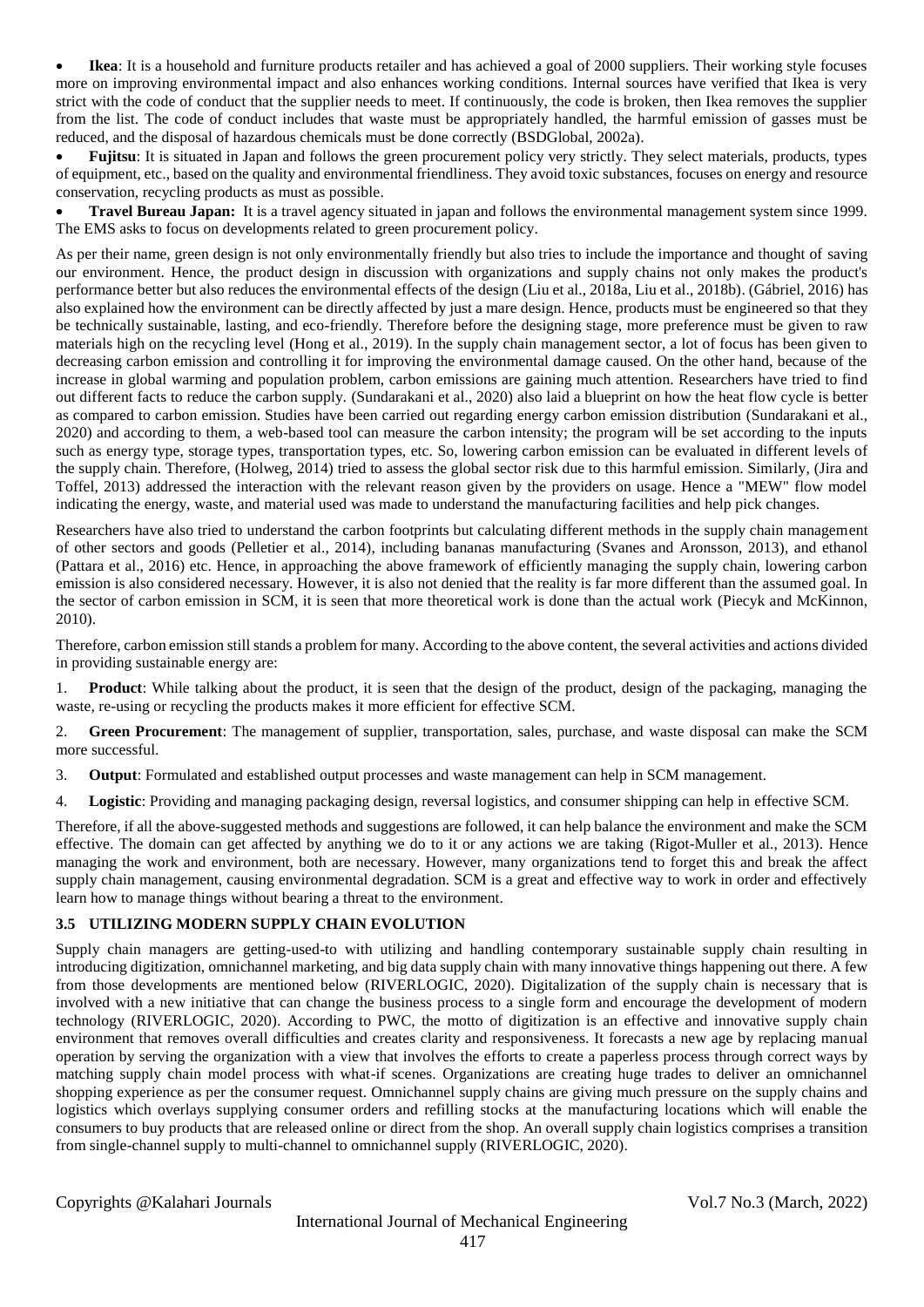The transition from the ordinary single supply chain to the circular supply chain was released and the leftover products were used and remade by the industries and manufacturers with newly developing and recycling raw materials. The legal criteria regarding this are very strong which is used for reusing and easily processing the waste goals in which customers are the first ones to use recycled materials and many manufacturing industries get benefited from this circular supply chain (RIVERLOGIC, 2020). While many companies depend on old technologies in the supply chain process but the future of some supplies chains is cloud computing. Supply chain cloud computing is found in different ways like PaaS, SaaS, and IaaS that gives simple stable and overall spoke to reduce the need of managing costly and message on famous computing infrastructure. In 2020 cloud-specific computing has raised 7 times faster than other IT sectors and operating alongside by providing an enhanced user interface, quick access to updated features, and great functionality (RIVERLOGIC, 2020). Many organizations are now accessing artificial intelligence and machine learning methods to achieve large information so that they can simplify the procedures and automate the processes. The estimate shows that the growth of many organizations has been increased to 27% by utilizing machine learning and artificial intelligence method for the last four years. Optimization algorithms and deep learning analysis have held organizations to recognize new management procedures for children's methods and simplifying difficult warehousing. This method had also replaced employees who used to perform daily supply activities and problematic supply chains (RIVERLOGIC, 2020). The IoT is an ageless matter which reveals that if the prices of the products get declined the IoT products will rise more and by 2022, it is predicted to touch 13 % of the annual expansion. IoT helps the organizations track the deliveries manage the inventions and automatically reorder the stocks (RIVERLOGIC, 2020).

The change from offshore manufacturing to local supply is a prominent pattern of supply chain management. Manufacturers can adopt this process to get more demand with less cost (RIVERLOGIC, 2020). Supply chain digitization, transparent consumer information, and origination of IoT had increased the axis of bigger information, tremendous knowledge, and market insight from the past performances to the future ones of the supply chain. This had made it possible to know the dynamics and expectations of businesses and clients by using large information and redoing the supply chain (RIVERLOGIC, 2020). Nowadays, businesses and organizations have switched to robotics to make use of labor-intensive tasks as there was a lot of demand for omnichannel supply chains. Robots are utilized for performing daily activities like counting, fetching warehouse data, sorting and delivering items (RIVERLOGIC, 2020).

### **3.6 CONVERTING CHEMICAL SUPPLY CHAIN TOWARDS SUSTAINABILITY**

Sustainability is now widely recognized as a factor in management, making thoughts and company's idea formulation. However, many companies still confront significant operational as well as organizational hurdles when becoming more sustainable, especially when targeting their suppliers. Increasing awareness of the threat to human existence drives their way towards sustainable production and consuming habits. Still, these efforts are restricted by human behavior and the necessities and limits of the economic system. The current study has addressed this gap by examining which intra- and inter-organizational activities are critical to establishing an SC. The qualitative empirical analysis is done using the practice-based approach and its application to supply chain practice. The German chemical processing industry, Germany's third-biggest sector and fourth-largest chemical industry globally, were selected as the empirical area for this case study investigation.

#### **3.7 Theoretical foundation**

The resource-based view (RBV) and the relational view (RV) are two prominent resource-based studies made for strategic management. Then we define the practice-based view (PBV) and the supply chain practice view (SCPV), which provide the theoretical framework for our analysis. According to Dyer and Singh (1998), inter-organizational is a level that broadens the perspective from a single organization to several organizations (Dyer and Singh, 1998). Between the two is the intra-organizational level, which comprises business duties, work teams, or sole workers. They define inter-organizational SCM as "a collection of activities that transcend multiple formal organizations that can imitate". SCM research has usually used Barney's RBV to analyze a firm's resources and influence on competitive advantage. To acquire a long-term competitive advantage, businesses must-have resources that "allow them to develop and implement plans that increase their efficiency and effectiveness." Resources must be valuable, scarce, imperfectly copied and challenging to substitute to deter rivals. The RV, proposed by (Dyer and Singh, 1998), covers inter-organizational competitive advantage, expanding the RBV's intra-organizational approach. The RV implies that vital resources may cross-firm borders and be incorporated in interfirm processes and routines. Complementary resources or talents and good governance can all contribute to inter-organizational competitive advantage. In addition, the SCPV may assist explain why some managers embrace sustainable measures while others don't. Here, it is essential to note that the effectiveness of a practice depends on the activities previously implemented: an approach may benefit some businesses or supply chains while leaving others untouched.

#### **3.8 Conceptualizing SSCM through practices**

Best methods, competitive advantages, and high-class financial performance are highly and mostly represented in (S)SCM research. Other research focuses on SC practices and their effects. Bloom et [al. \(2013\)](https://www-sciencedirect-com.libweb.uob.edu.bh/science/article/pii/S095965261932551X#bib6) (Bloom et al., 2013)showed how management consulting for maintenance, repair and operation (MRO) and inventory management improved efficiency for Indian textile producers. An analysis of survey data indicated that best-practice variables impact management support as well as adoption decisions of manufacturing the top-class methods and that effective implementation enhances operational performance. In a previously published study, [Corrocher and Fontana \(2008\)](https://www-sciencedirect-com.libweb.uob.edu.bh/science/article/pii/S095965261932551X#bib20) emphasized the role of social variables in management practice implementation (Corrocher and Fontana, 2008). The research on management techniques and their effects has shifted the focus from a single business to an SC. In a study by Swart et al. (2012) state that managing human performance requires coordinated effort throughout the SC. Processing, communication, as well as development techniques are critical for effective SC partner collaboration (Swart et al.,

#### Copyrights @Kalahari Journals Vol.7 No.3 (March, 2022)

## International Journal of Mechanical Engineering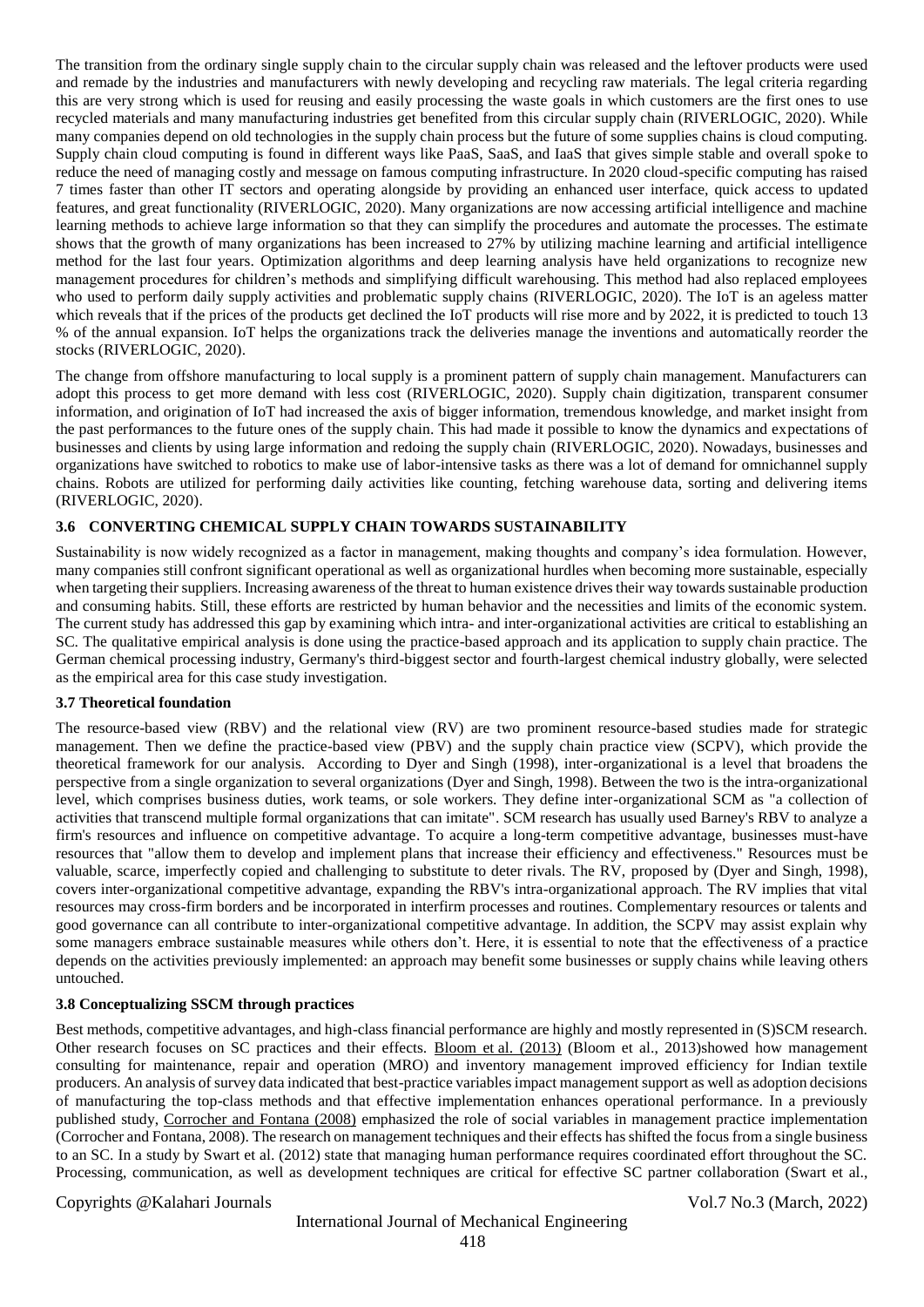2012). In another study it is stated that SSCM frameworks are at times built on management practices and are connected with them to get SC outcomes. Most importantly, demonstrate how SC integration and innovative organizational behavior improve environmental, social and economic performance. The SSCM frameworks suggested by [Pagell and Wu \(2009\)](https://www-sciencedirect-com.libweb.uob.edu.bh/science/article/pii/S095965261932551X#bib56) and Beske and Seuring can be improved (Pagell and Wu, 2009). In each models ignore the complementary and conflicting interaction of the results of environmental, social and economic performance. Their SSCM approaches have weak or non-existent isolation mechanisms that might help propagate sustainable practices and alter whole businesses.

#### **3.9 Sustainability of the chemical process industry**

Sustainability is a hot subject for chemical producers and their supply networks which will likely continue to shape the industry's future. Although the chemical industry has a long history of environmental sustainability, it has a bad reputation and image regarding commodities, production methods, and energy usage. The chemical industry consumes around one-third of all industrial energy and has a 15% worldwide energy reduction potential. However, SSCM research on the chemical process industry has been sparse compared to the food or textile industries (Oelze et al., 2020). The consumer goods and transportation industries focus on empirical SSCM research, whereas chemical producers are less frequently studied. In the chemical process sector, sustainability concerns typically arise in process engineering or product development.

#### **3.10 AN OVERVIEW OF METAL–ORGANIC FRAMEWORKS FOR GREEN CHEMICAL ENGINEERING**

Metal-Organic Frameworks (MOFs) are defined as hybrid materials which are made of metal ions and organic linkers and are one of the porous substances in nature. These materials have the characteristics of crystallization and high surface areas (Ajoyan et al., 2018). Anyone can see the structures of accessible cages, tunnels, and the pores which are presented by these MOF structures. These structures also have the features of mechanical and thermal stability (Boodhoo and Harvey, 2013). Today with the growth of modern technologies the trend of industrialization and making of numerous infrastructures has become very common. So due to all this, the environment is losing from us at a great pace. To meet this challenge of degrading the environment with the rising technologies these MOF structures are going to increase in use in each and every study possible. This is the reason why these structures have come into use in green clinical studies (Furukawa et al., 2013). By the end of the  $20<sup>th</sup>$  century, the major concern of each and everyone went to increase the use of resources that are eco-friendly in nature. So to make this concern or supreme level the field of green chemical engineering has gain momentum in which the use of hazardous substances is eliminated as well as promote the use of materials that can be used for more than one process (Howarth et al., 2017). MOF structures have gained immense popularity because of their functional diversity, oneness, and tolerability, mostly for use in green chemical engineering They also permit control on the composition of the materials, morphology, and function by the wisely choosing the building units and the use of smart functionalities. These are the various factors behind the use of MOF structures as eco-friendly products in place of hazardous materials (Furukawa et al., 2013). There are various stages on which MOF structures go to use in green chemical engineering. These stages are crossed step-wise by these structures for their best use. Firstly, the MOF structures that are the best to serve the purposes of green chemical engineering are designed and then with the help of these designs they are manufactured or synthesized. The methods of synthesizing the MOF structures include a general method, green synthesis, scale-up preparation, and many more. The properties of organic solvents such as corrosivity, toxicity, cost, recyclability, and much more cause problems that can't be mitigated (Cui et al., 2016). The presence of nitrates may cause an explosive hazard, and the chlorides can lead to harmful byproducts. Oxides and hydroxides are thus preferred. Special and customized ligands are needed for the production of MOF structure. So, their availability can also be an issue. The applications requiring thin films require the structures whose sizes are nano whereas for storage applications large-sized particles are required for maintaining their stability. The solvents which are non-reactive or non-volatile in nature should not be used while using the MOF structures for various applications. The shaping and conversion into different forms are also the two major necessities while carrying out any reaction using MOF structures (Foo et al., 2014). These are the various challenges that come in the way while doing the scale-up production method for the production of MOF structures for serving various purposes and applications wherever needed or desired in any shape or form. Cheaper design and method of manufacturing, safer units that are used in production, minimum energy input, using non-harmful substances, easy activation, manufacturing at a continuous rate are the factors on which the design of MOF structures has been decided for optimum use (Stock and Biswas, 2012).

1. *Structural characteristics and stability:* The basic structural characteristics of MOF structures include crystallinity, purity and porosity of the substance and the stability categories are thermal stability, chemical stability, mechanical stability, and many more. Now after deciding about the characteristics first the structure is tested whether it is feasible and stable after converting into the desired product. If its testing goes good then further the step of processing is done but if the testing does not take place as per the desired level then the strategies for maintaining the performance and stability are implemented.

2. *Processing:* The MOF structures should be manufactured in a way that they retain their basic properties as well as add some other advantages which are helpful in green chemical engineering. They can be reshaped and can be converted into different forms to make the best use out of them. There are various methods of converting the structures into different forms. These are discussed below:

 In-situ method: This method is also called the direct method. In this method as the name suggests the crystalline powder is initially arranged in different forms at the time of formation of the MOF structures in the shapes of membranes or hollow superstructures.

 Post synthesis method: The other name of this method is the indirect method. In this method, the reshaping of the structures is done at a later stage after the initial formation of the structures in pre-defined shapes.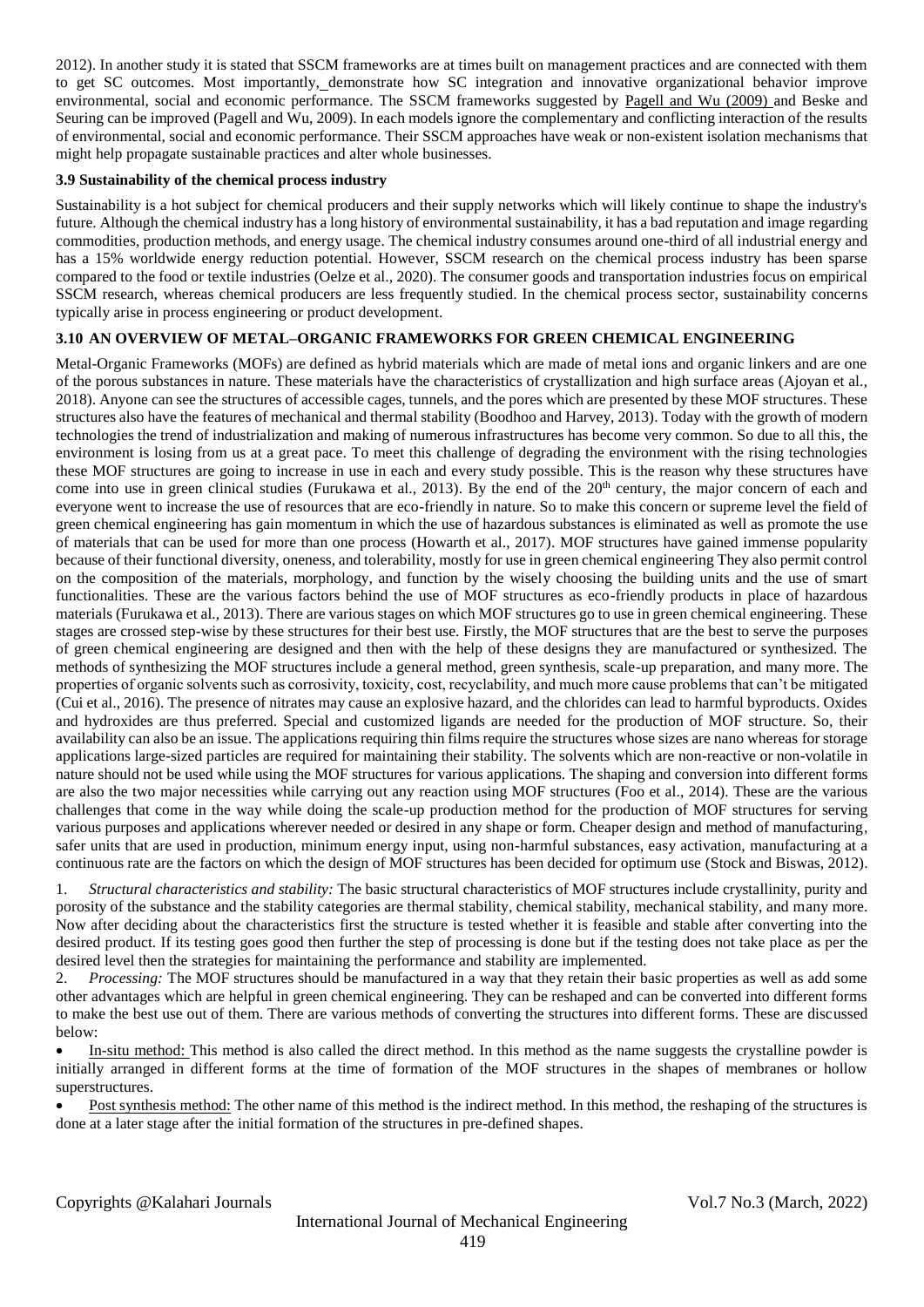The common shapes of these MOF structures include the shapes granules, pellets, membranes, foams, gels, paper sheets as well as some hollow structures. However, the shapes are decided on the basis of their applications with the barriers of stability and feasibility (Stock and Biswas, 2012). The various applications of the MOF structures are listed below:

- Adsorption Applications: In this time of fossil fuel depletion and with the increasing trends towards modernization and industrialization environmental problems combined with the other problems create a major throwback to our lives. So, to stop all these various alternatives of these fossils are discovered. For these applications, MOF structures also play a greater role. By the use of these structures, the sources that are made for using them as fuels are not only eco-friendly in nature but also serve a variety of other advantages such as less energy input, mass storage capacity, operation easiness, and regeneration methods. They can also be used in advanced applications such as efficient fuel storage, pollutants removal, water harvesting, and many more.
- Separation applications: The process of separation depends on the adsorption and desorption nature of the constituents present in a mixture. Separation is a process used in the applications such as petrochemistry, mining, fine chemical engineering, environmental management, pharmaceuticals, and many more (Yan et al., 2017). Then to meet the other challenges related to the separation process such as energy consumption, difficult equipment, and safety hazards under extreme conditions (Yan et al., 2017).
- Energy-related applications: With the rise in populations at higher levels each day the demand for fuel consumption is increasing due to which leads to fuel storage as well as environmental pollution. So, there is a high rise in demand for energy resources that are clean, safe, and sustainable in nature (Matsuda et al., 2005).
- Electrical conversion: MOF structures can also be used for electrical conversion purposes such as electrolysis, fuel cells, supercapacitors, rechargeable batteries, and many more electrical conversions (Matsuda et al., 2005).
- Fine chemical catalysis: These structures are also used in this field for the purpose of increasing efficiency, reducing cost and waste, and using eco-friendly products that are the main focus of green chemical engineering. This field includes the processes of oxidation, cycloaddition, hydrogenation, organic catalysis, polymerization, and many more (Bobbitt et al., 2017).
- Commercialization: The need for MOF structures has also risen to fill the gap that is between academic research and commercial or real-life applications. The cost of these MOFs by using the various synthetic methods. So even if the MOF structures are not used for commercialization purposes the urgent need for them can be risen in near future to benefit all living beings to live a healthy and peaceful life (Woellner et al., 2018).

#### **3.10.1 MEMBRANE-BASED METHOD FOR PROPYLENE SEPARATION**

Propylene  $(C_3H_6)$  is essential in industrial applications since it is frequently utilized to manufacture everyday chemicals. For example, most propylene is used to make polypropylene and other products (Sholl and Lively, 2016). Globally,  $C_3H_6$  production was over 100 million tonnes in 2016 and is predicted to rise at a 3.6% annual rate until 2025. To get high purity  $C_3H_6$ , it is separated from components like propane  $(C_3H_8)$ , which is currently done via cryogenic distillation (Eldridge, 1993). However, due to the comparable physical characteristics of  $C_3H_6$  and  $C_3H_8$  molecules, cryogenic distillation requires a lot of energy. This requires two enormous splitter columns of 180 trays each, resulting in substantial capital and operational expenses (Ren et al., 2006). This procedure consumes almost the same amount of energy. In general, petrochemical energy use is around 40% or 1014 Btu/year. It also cost approximately \$50 million to build. Thus, even small improvements to the purification process might result in considerable energy savings when processing C<sub>3</sub>H<sub>6</sub> and C<sub>3</sub>H<sub>8</sub> combinations. As a result, new low-energy separation methods are urgently needed (Faiz and Li, 2012).

### **3.10.2 Membrane materials for C3H6/C3H<sup>8</sup>**

Polymeric membranes' cheap cost and simple processing have expanded their uses. Metal-enhanced transport membranes were developed to overcome the limitations of conventional polymeric membranes, such as poor permeability and selectivity. Unlike polymeric membranes, assisted transport membranes may easily separate  $C_3H_6$  and  $C_3H_8$ . The carrier's fragility, however, limited the uses of these membranes (Tanaka et al., 1996).

Polyimide membranes made from dianhydride and diamine precursors have excellent chemical and mechanical stability. They are used in  $C_3H_6/C_3H_8$  separation and have garnered much interest. Solution diffusion dominates  $C_3H_6/C_3H_8$  separation across polyimide membranes (Staudt-Bickel and Koros, 2000). However, due to  $C_3H_6$  and  $C_3H_8$  molecules, this method is insufficient to differentiate them. The inorganic molecular sieve membranes (CMSs, zeolites, zeolite imidazolate frameworks) are superior to polymeric membranes (ZIFs). High separation performance and strong chemical and thermal stability make them suitable for  $C_3H_6/C_3H_8$ separation (Das and Koros, 2010). Polymeric membranes and MMMs are at the trade-off's left-bottom, suggesting reduced C3H6 permeance and  $C_3H_6/C_3H_8$  selectivity. Inorganic membranes like CMS, ZIF-8, and organosilica are situated opposite. Its permeance and selectivity were significantly greater (Swaidan et al., 2014). The price of membrane materials should not be overlooked. Membrane separation of  $C_3H_6$  and  $C_3H_8$  molecules is dominated by solution-diffusion, facilitated transport, and molecular sieving. The separating abilities of organic, inorganic, and hybrid membranes were emphasized, despite certain inherent limitations (Kang et al., 2001). The advancements of organosilica membranes for  $C_3H_6/C_3H_8$  separation has also been highlighted where sol-gel and CVD methods are commonly employed to create organosilica membranes. On silica or organosilica membranes, pore sub-nanoenvironment engineering is used to improve  $C_3H_6/C_3H_8$  separation characteristics. The  $C_3H_6/C_3H_8$  separation is difficult due to the comparable physico-chemical characteristics of  $C_3H_6$  and  $C_3H_8$  molecules (Liao et al., 2016).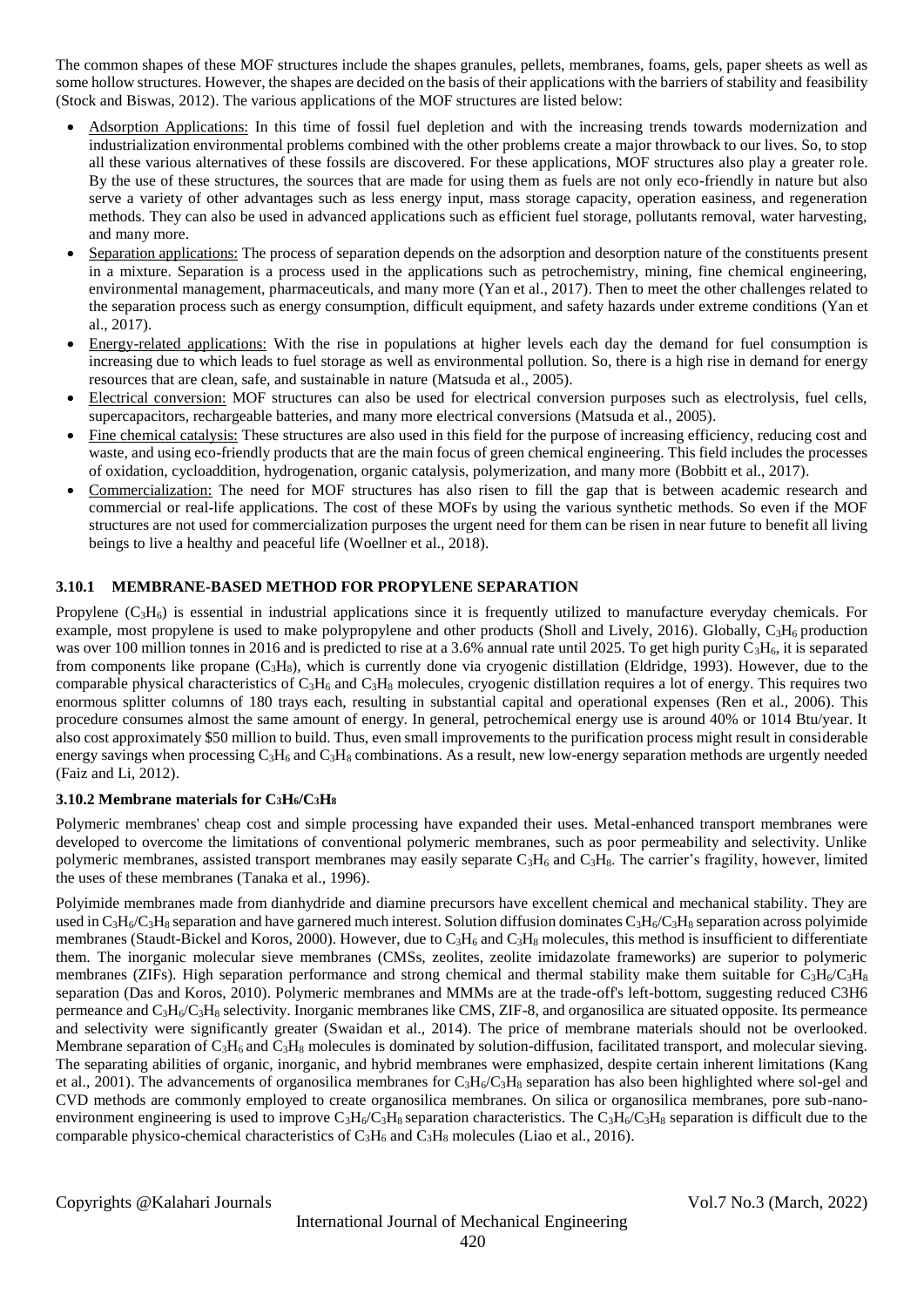#### **4. DISCUSSION**

While literature review depicts that minimal attention had been paid to green, and low-carbon supply networks, the supply chain research has grown a lot for last two decades. Due to climatic change, the study reveals that carbon is an important place to recognize in the supply chain network. The assessment also highlights a significant research gap in understanding organizational behavior concerning external factors such as environmental strain. A new outlook on the network and its constituents, including organizations and other network players, is needed. In times of network stress, this new knowledge emerges (Foo et al., 2018). The practical analysis shows that quantifying carbon footprint of a network is complex, time-consuming, and costly. Today's theories and practices do not adequately address the requirement for a model for assessing carbon emissions (Rahman et al., 2014). Many literatures are found on supply network configuration and design, but not much on improving, green, and low-carbon supply chain networks, especially in manufacturing. This study also shows that sustainable supply chain management is a significant issue for businesses. The current market situation is progressively driving enterprises to embrace sustainability. Professionals are more conscious that business survival and competition guide solutions to social and environmental concerns. However, the study found that not all companies are using sustainable supply chain management. Some companies are suffering from environmental supply chain issues. Others, on the other hand, believe that social problems are vital to supply chain efficiency (Liu et al., 2018a, Liu et al., 2018b). The outcomes incorporated that firms are keenly engaged in enhancing intra-organizational environmental efficiency. Corporate sustainability programs are designed to reduce waste and increase environmental efficiency (UKEssays, 2020). However, firms' commitment to resolving inter-organizational environmental efficiency looks insufficient. Few organizations actively collaborate with supply chain network partners to improve green supply chain management efficiency. Contextual elements such as consumer demand, market wants, type of product, perceived stakeholder pressure, and financial availability influence green supply chain management operations (Sahoo and Vijayvargy, 2020). Many green supply chain management methods and programs have been implemented to improve intra-organizational efficiency, including cost reduction, environmental impact reduction, waste reduction, and operational productivity. However, many organizations lack an environmental inclination at the inter-organizational, upstream, and downstream SCM levels (Gábriel, 2016). To enhance green supply chain management performance amongst businesses, few organizations have well-established internal processes and systems.

The outcomes provided in this research are positive outcomes of successful sustainable supply chain management. An organization's size determines its market-oriented priorities and financial ambitions. According to (Zhu et al., 2005) proximity and inter-company connections can help improve environmental performance. Meetings between the producers continue to adopt and develop new sustainable ideas. In addition, consumer-manufacturer staff cooperation, collective bargaining, and joint R&D will increase the environmental performance (Afroz et al., 2019). Financial indicators are used to analyze companies and track an organization's progress. Due to rising global demand, supply chain efficiency has become a substantial, sustainable source of benefit. The supply chain's actual results are an essential metric of a company's effectiveness. According to (Prajogo and Olhager, 2012), sustainable supply chain management improves individual and total organizational efficiency. Design, source, development, output, and return are all part of the SCOR model.

(Gu et al., 2016) suggested the benefits of sustainable supply chain methods which are as follows-

- 1. Transport and warehousing are safer, and better working conditions benefit lower health and welfare costs.
- 2. Lower pricing, shorter lead times, and more consistent products are all benefits of applying ISO 14000 requirements.
- 3. Sustainability initiatives would appeal to both manufacturers and consumers.
- 4. Lower labor costs.
- 5. Price reduction due to the reduction of recycling capacity and product waste.

So, organizations must determine their top talents and keep a detailed record of their strengths. Contextualized measures indicate the extent of ecological supply chain stability with respect to supply system management. To respond more adaptively at suitable levels, sustainable supply chain managers can adopt polycentric processes. As the context changes, they must integrate selforganization mechanisms that allow the supply chain to retain and re-create its identification and adaptation processes (Zailani et al., 2012).

#### **4.1 Economic application**

Macroeconomic sustainability is discussed with effectively managing finite resources to foster macroeconomic growth and prosperity. (Kopnina, 2017) links economic flexibility to financial metrics like GDP. It is a spectrum of social challenges anchored in human and natural resources. GDP is defined as total economic output by (Gonçalves et al., 2017). Moreover, critical macroeconomic stabilization components are low unemployment, a good trade, and other favorable monetary and financial conditions (Khan et al., 2021). Generally, national politicians have prioritized economic growth over social and ecological institutions (Saint Akadiri et al., 2019a, Saint Akadiri et al., 2019b). To be economically viable, a company must retain both tangible and intangible assets. Equipment, land, buildings, inventory, and funds constitute tangible assets. Intangible assets include a brand's reputation, inventiveness, ethos, and workers' hidden abilities and talent (Wheelen and Hunger, 2011).

#### **4.2 Environmental Application**

Ecological sustainability focuses on limiting the negative environmental impacts of business activity. Unrestrained economic growth is a prime severe threat to the natural world and environmental processes, according to (Kopnina, 2017). It defines environmental sustainability as "protecting and renewing the present and future generations' ecosystem. "Climate change, global warming, pollution, erosion, and biodiversity loss are worldwide challenges. Consumers are quickly forcing corporations to adopt eco-friendly strategies. Companies can help address environmental challenges by adopting environmentally sustainable practices into their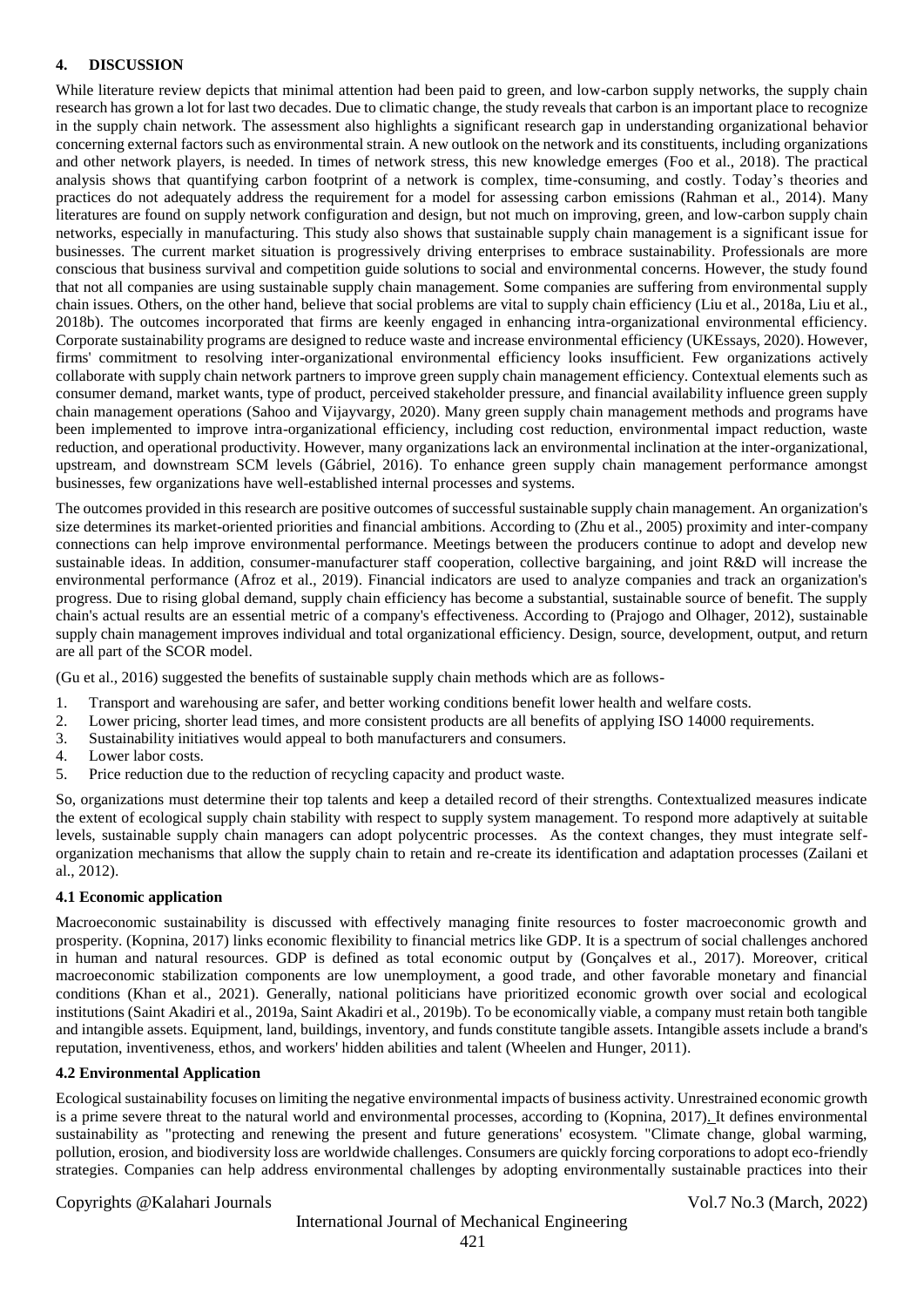operations. But for some administrators, the expenses of sustainable operating outweigh the benefits. According to (Morelli, 2011), some practitioners consider environmental policies anti-business, reducing corporate efficiency and rising short-term production costs. But now, various proactive businesses are working to improve their environmental efficiency. Environmental conservation is seen as a prerequisite for satisfying various stakeholder groups and establishing a sustainable competitive advantage. (Porter and Van der Linde, 1995) recommended enhancing ecological sustainability while increasing profitability. As well-planned environmental regulations could lead to inventions that reduce or increase a commodity's total cost. These advancements allow enterprises to utilize raw materials, electricity, and labor, reducing costs and breaking the impasse. In the end, better capital efficiency makes enterprises more competitive.

#### **4.3 Social Application**

Incorporated social responsibility (CSR) reflects the social components of sustainability, and the terms are sometimes used interchangeably. The company's constant presentation towards ethical acts and grant stated economic growth (Trendafilova et al., 2013). The goal of reducing poverty and improving health in wealthy countries is equity.' Social sustainability addresses a person's cultural, economic, social, and emotional demands. For many researchers, good social capital management is a must. Social capital is a long-term asset of an organization that is not depreciated but refined. Management must provide a pleasant working environment where workers can enhance social and other skills (Kopnina, 2016). For example, (Saint Akadiri et al., 2019a, Saint Akadiri et al., 2019b) investing in human resources, improving workforce skills, encouraging teamwork, networking, and access to information can all help. Social capital also aids a larger organization in enhancing education, eradicating poverty, and addressing hunger and other major societal issues. In addition to maintaining strong community ties, researchers say that businesses that cultivate social responsibility have easier access to credit and a better image. This gives you a competitive edge.

#### **5. CONCLUSION/RECOMMENDATIONS**

This research was conducted to clarify how and why the organizations use the methods of sustainable supply chain management. After studying the literature review it was clear that many researchers have tried to find out the connection between several green supply chain management ideas and aspects of the presentation of the component. The significance of sustainable supply chain management is increasing in every organization due to the increased professionalism in the supply chains, globalization, speedy delivery, and the expansion of supply chains. Green manufacturing helps improve resource usage, reduce production costs, and reduce pollution (Simão et al., 2016). The notation "green" should be used in product design, manufacturing, and treatment processes to reduce pollution. The economic implications and recycling the products have been used to study the ecological supply chain but it was found that there was a drawback in understanding and using the best methods in the green supply chain from both practical and theoretical research. No studies were used to consider the consequences on the organizational regulation socially, economically, operationally, and environmentally while launching the 7 SSCM practices i.e., green design green procurement, green manufacturing, lower carbon emission, waste management, network design, and clean production. Also, none of the past studies has been used to examine the developmental practices and the performance of the company as an organization in the manufacturing industries. Moreover, the enterprises are not handling the social and environmental problems, and the constants that depend on the context decide the use of sustainable supply chain management. As per the results, the managements are concentrating more on enhancing the efficiency of organizational supply change management among other organizations. Furthermore, the study witnesses to promote greener supply chain partnerships with the collaborators of the supply chain are desired to optimize the sustainability to a higher extent (Green et al., 2012). Recently, many mathematical optimization models have been created by the researchers to make decisions regarding SSCM as the ongoing business in the recent years that might face new problems due to the subdivisions among the organizations. The main focus of using the mathematical models is to know the upcoming problems. The achievements of the supply chain can reach high over time and solve new problems in different environments. To gain success and more productivity at SSCM, the manufacturing organizations must collaborate with important stakeholders. So, an overall understanding regarding the organizational problems that are affecting the sustainable implementation must be analyzed in different regions. It is expected that the current study would encourage and create awareness regarding the use of sustainable supply chain management with its rules and regulations. Many avenues can be started in the future depending on the overall system stated in the study. The problems that are faced by the sellers can play a major role in the sustainability and manufacturing across the globe which will encourage the researchers to explore the application of sustainability in the supply chain management in developing and developed countries. Therefore, the researchers can focus on developing new methods or models that can be applied in industrial, constructional, chemical and organizational sectors. It is the responsibility of the senior manager or supply managers to install the governance systems to regulate sustainable supply change and convert respectable supply chains so that they can be included in the existing ones. Organizations must define their capabilities and services with a report about how they are better than their competitors. Companies should also bring up their sensitivities regarding internal and external supply chains. Supply chain adaptors must create a supply chain partnership to manage the whole process and maintain the flexibility needed to succeed the business today and regulate the knowledge regarding the supply chain and coordinating it.

Some recommendations to enhance the application and development of sustainable supply chain management focusing greener innovations in the field are stated below:

- 1. To spread the awareness regarding SSCM and encourage customers to use sustainable products to take over hazardous waste only
- 2. To increase the lifetime of the products and services by developing different structures to dismantle or assemble them, rather than purchasing new or leasing products.
- 3. Dangerous materials can complicate the regulations required to control RoHS

4. To dispose of the manufacturing waste according to the procedure and find recycling methods, if available.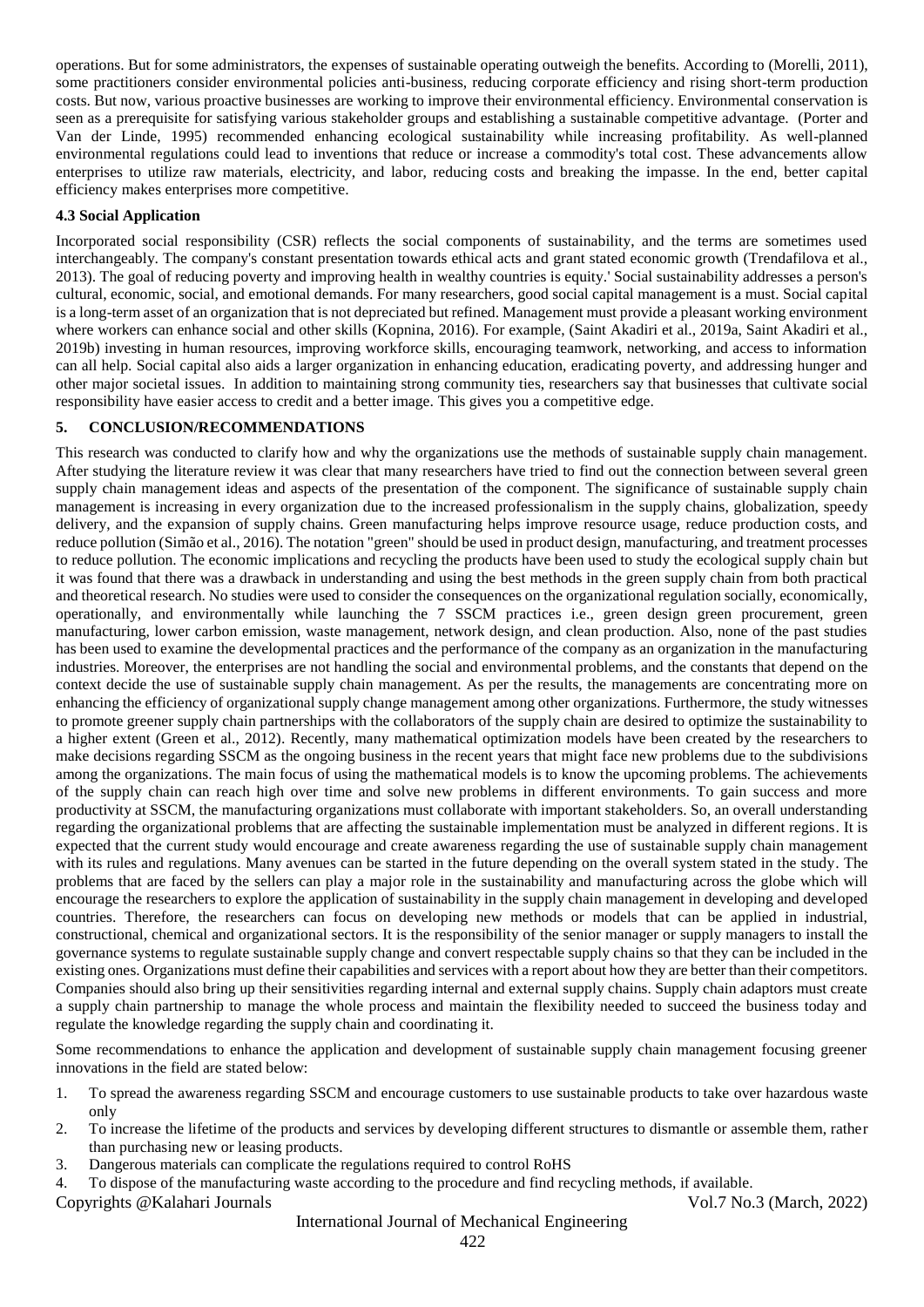- 5. Encouraging sustainable public system services and public functions conducted with the theories of sustainable growth. Public system services can reduce the development and use of environmental impacts.
- 6. Promote recycling and renovating by arousing awareness among people to reuse the products by doing campaigns
- 7. Increase of motivation to use extended products responsibility. Extended product responsibility is a system for environmental safety that concentrates on the polluter pays theory to encourage the creator to take the responsibility of taking the whole drug production process and packaging
- 8. Create a database office to collect the data regarding production waste management and import-export and keep a record of them.
- 9. Integrate the skilled laboratories and create reverse logistics team
- 10. To achieve environmental needs, one must corporate and help consumers, suppliers, and logistic providers to know more about the environment and mitigated emission forms
- 11. Sustainable supply chains must carry out a poly-centered framework so that the organizations could react more regarding the contacts with their experience and skills at proper levels. A self-organization process should be implemented in the supply chain for its existence and building its identification and conversion mechanism.
- 12. The efficient management of a sustainable supply chain in different levels should be checked and focus must be kept on planning and operational areas.

#### **6. REFERENCES**

- 7. ADELEKE, O. J. & OLUKANNI, D. O. 2020. Facility location problems: models, techniques, and applications in waste management. *Recycling,* 5**,** 10.
- 8. AFROZ, R., RAHMAN, A., MUHIBBULLAH, M. & MORSHED, N. 2019. Malaysian automobile industry and green supply chain management. *International Journal of Recent Technology and Engineering,* 7**,** 158-162.
- 9. AJOYAN, Z., MARINO, P. & HOWARTH, A. J. 2018. Green applications of metal–organic frameworks. *CrystEngComm,* 20**,** 5899-5912.
- 10. ALINE, A. & SAMI, E.-N. 2013. The Concept Evolution of Supply Chain Management: What Will Be the Future Map of this Concept?
- 11. ALKHUZAIM, L., ZHU, Q. & SARKIS, J. 2021. Evaluating emergy analysis at the nexus of circular economy and sustainable supply chain management. *Sustainable Production and Consumption,* 25**,** 413-424.
- 12. APPOLLONI, A., SUN, H., JIA, F. & LI, X. 2014. Green Procurement in the private sector: a state of the art review between 1996 and 2013. *Journal of Cleaner Production,* 85**,** 122-133.
- 13. BAG, S., GUPTA, S., KUMAR, S. & SIVARAJAH, U. 2020. Role of technological dimensions of green supply chain management practices on firm performance. *Journal of Enterprise Information Management*.
- 14. BHATTACHARYA, A., JAIN, R. & CHOUDHARY, A. 2011. Green Manufacturing Energy, Products and Processes *In:* THE BOSTON CONSULTING GROUP (BCG), C. O. I. I. (ed.).
- 15. BLOME, C., HOLLOS, D. & PAULRAJ, A. 2014. Green procurement and green supplier development: antecedents and effects on supplier performance. *International Journal of Production Research,* 52**,** 32-49.
- 16. BLOOM, N., EIFERT, B., MAHAJAN, A., MCKENZIE, D. & ROBERTS, J. 2013. Does management matter? Evidence from India. *The Quarterly Journal of Economics,* 128**,** 1-51.
- 17. BOBBITT, N. S., MENDONCA, M. L., HOWARTH, A. J., ISLAMOGLU, T., HUPP, J. T., FARHA, O. K. & SNURR, R. Q. 2017. Metal–organic frameworks for the removal of toxic industrial chemicals and chemical warfare agents. *Chemical Society Reviews,* 46**,** 3357-3385.
- 18. BOODHOO, K. & HARVEY, A. 2013. *Process intensification technologies for green chemistry: engineering solutions for sustainable chemical processing*, John Wiley & Sons.
- 19. BSDGLOBAL. 2002a. *Business and Sustainable Development - Ikea Case Study* [Online]. International Institute for Sustainable Development. Available[: https://www.iisd.org/topics/responsible-business?id=119](https://www.iisd.org/topics/responsible-business?id=119) [Accessed].
- 20. BSDGLOBAL 2002b. Business and Sustainable Development: A Global Guide-Green Procurement. *International Institute for Sustainable Development,* 10**,** 2005.
- 21. BUI, T.-D., TSAI, F. M., TSENG, M.-L., TAN, R. R., YU, K. D. S. & LIM, M. K. 2021. Sustainable supply chain management towards disruption and organizational ambidexterity: A data driven analysis. *Sustainable production and consumption,* 26**,** 373-410.
- 22. CDP. 2019. *Why working with CDP means working towards the UN's Sustainable Development Goals (SDGs)* [Online]. Committee for Development Policy. Available: [https://www.cdp.net/en/policy-and-public-affairs/sustainable](https://www.cdp.net/en/policy-and-public-affairs/sustainable-development-goals)[development-goals](https://www.cdp.net/en/policy-and-public-affairs/sustainable-development-goals) [Accessed 5th January 2021].
- 23. CHRISTOPHER, M. & HOLWEG, M. 2011. "Supply Chain 2.0": Managing supply chains in the era of turbulence. *International journal of physical distribution & logistics management*.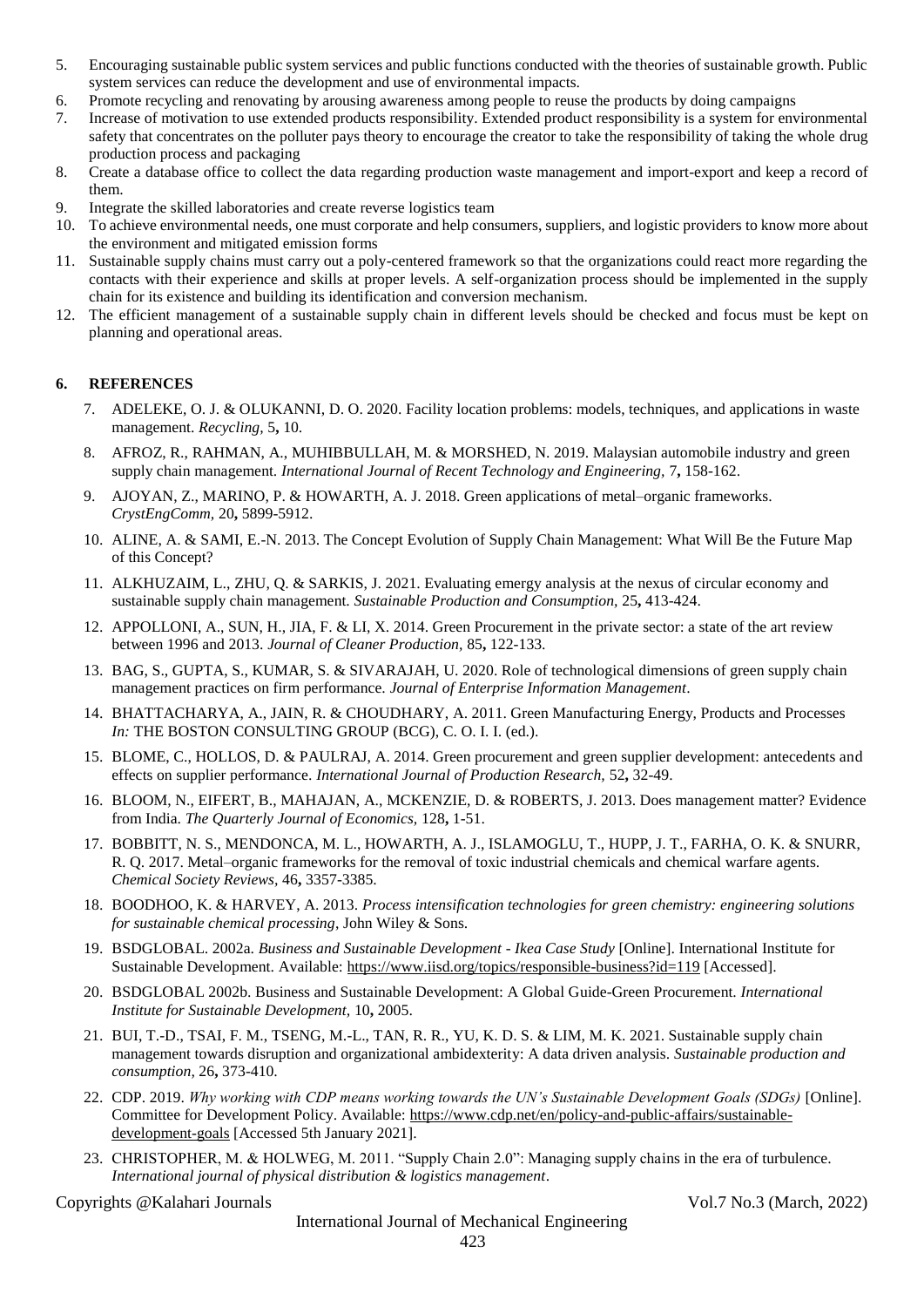- 24. CHRISTOPHER, M. & RYALS, L. J. 2014. The supply chain becomes the demand chain. *Journal of Business Logistics,* 35**,** 29-35.
- 25. CORROCHER, N. & FONTANA, R. 2008. Objectives, obstacles and drivers of ICT adoption: What do IT managers perceive? *Information Economics and Policy,* 20**,** 229-242.
- 26. CUI, Y., LI, B., HE, H., ZHOU, W., CHEN, B. & QIAN, G. 2016. Metal–organic frameworks as platforms for functional materials. *Accounts of chemical research,* 49**,** 483-493.
- 27. DAS, M. & KOROS, W. J. 2010. Performance of 6FDA–6FpDA polyimide for propylene/propane separations. *Journal of Membrane Science,* 365**,** 399-408.
- 28. DYER, J. H. & SINGH, H. 1998. The relational view: Cooperative strategy and sources of interorganizational competitive advantage. *Academy of management review,* 23**,** 660-679.
- 29. ELDRIDGE, R. B. 1993. Olefin/paraffin separation technology: a review. *Industrial & engineering chemistry research,* 32**,** 2208-2212.
- 30. FAIZ, R. & LI, K. 2012. Olefin/paraffin separation using membrane based facilitated transport/chemical absorption techniques. *Chemical Engineering Science,* 73**,** 261-284.
- 31. FANG, J. 2009. Green Manufacturing for Machinery Manufacturing [J]. . *Development and Innovation of Mechanical and Electrical Products,* 22**,** 1-2.
- 32. FOO, M. L., MATSUDA, R. & KITAGAWA, S. 2014. Functional hybrid porous coordination polymers. *Chemistry of materials,* 26**,** 310-322.
- 33. FOO, P.-Y., LEE, V.-H., TAN, G. W.-H. & OOI, K.-B. 2018. A gateway to realising sustainability performance via green supply chain management practices: A PLS–ANN approach. *Expert Systems with Applications,* 107**,** 1-14.
- 34. FURUKAWA, H., CORDOVA, K. E., O'KEEFFE, M. & YAGHI, O. M. 2013. The chemistry and applications of metalorganic frameworks. *Science,* 341.
- 35. GÁBRIEL, M. 2016. Green Supply Chain Management-Motivation, Methods and Expectations-in Hungarian Automotive Oems. *Theory Methodology Practice: Club Of Economics In Miskolc,* 12**,** 37-45.
- 36. GONÇALVES, B., MAUGARNY-CALÈS, A., ADROHER, B., CORTIZO, M., BORREGA, N., BLEIN, T., HASSON, A., GINEAU, E., MOUILLE, G. & LAUFS, P. 2017. GDP-L-fucose is required for boundary definition in plants. *Journal of experimental botany,* 68**,** 5801-5811.
- 37. GOVINDAN, K., RAJENDRAN, S., SARKIS, J. & MURUGESAN, P. 2015. Multi criteria decision making approaches for green supplier evaluation and selection: a literature review. *Journal of Cleaner Production,* 98**,** 66-83.
- 38. GREEN, K. W., ZELBST, P. J., MEACHAM, J. & BHADAURIA, V. S. 2012. Green supply chain management practices: impact on performance. *Supply Chain Management: An International Journal*.
- 39. GRIFFITH, D. A., HARVEY, M. G. & LUSCH, R. F. 2006. Social exchange in supply chain relationships: The resulting benefits of procedural and distributive justice. *Journal of operations management,* 24**,** 85-98.
- 40. GU, Y., WU, Y., XU, M., MU, X. & ZUO, T. 2016. Waste electrical and electronic equipment (WEEE) recycling for a sustainable resource supply in the electronics industry in China. *Journal of Cleaner Production,* 127**,** 331-338.
- 41. GUAN, J. 2018. Jinhua Guan. Application of Green Manufacturing Technology in Machinery Manufacturing [J]. *China Metal Bulletin,* 6**,** 96-98.
- 42. HAN, X. 2018. Discussion on Green Design and Manufacture of Metallurgical Machinery [J]. *China Equipment Engineering,* 16**,** 181-182.
- 43. HANDFIELD, R. B., WALTON, S. V., SEEGERS, L. K. & MELNYK, S. A. 1997. 'Green'value chain practices in the furniture industry. *Journal of operations management,* 15**,** 293-315.
- 44. HOLWEG, M. 2014. Where Firm‐Level Innovation and Industrial Policy Meet: Consensus Roadmaps for Low‐Carbon Powertrain Technologies. *Journal of Product Innovation Management,* 31**,** 33-42.
- 45. HONG, Z., WANG, H. & GONG, Y. 2019. Green product design considering functional-product reference. *International Journal of Production Economics,* 210**,** 155-168.
- 46. HOWARTH, A. J., PETERS, A. W., VERMEULEN, N. A., WANG, T. C., HUPP, J. T. & FARHA, O. K. 2017. Best practices for the synthesis, activation, and characterization of metal–organic frameworks. *Chemistry of Materials,* 29**,** 26- 39.
- 47. HUANG, B. 2018. Application of Green Manufacturing Technology in Machinery Manufacturing. *Southern Agricultural Machinery,* 49**,** 161.
- 48. HUANG, Y., LUO, J. & XIA, B. 2013. Application of cleaner production as an important sustainable strategy in the ceramic tile plant–a case study in Guangzhou, China. *Journal of Cleaner Production,* 43**,** 113-121.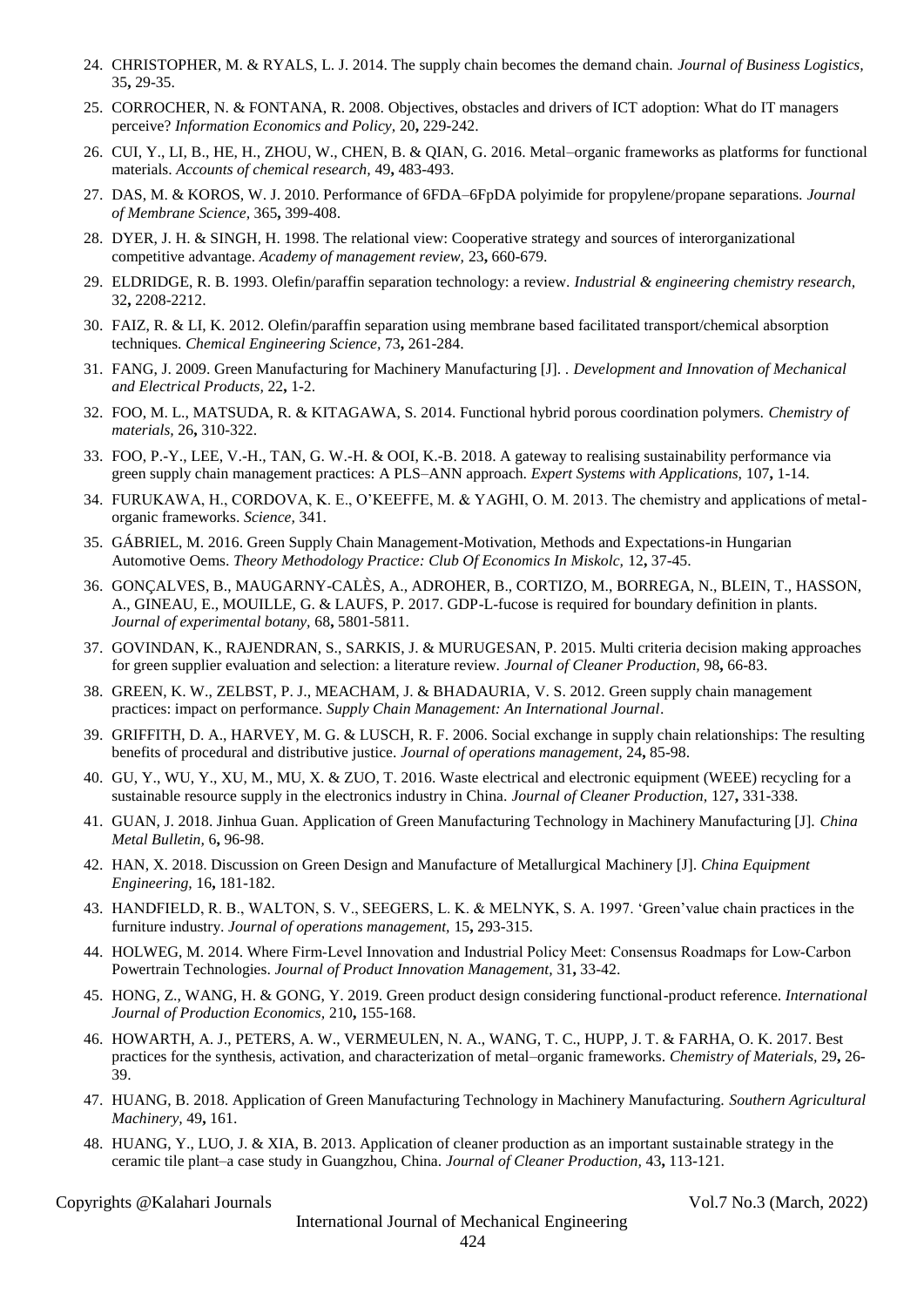- 49. JACK, E. P., POWERS, T. L. & SKINNER, L. 2010. Reverse logistics capabilities: antecedents and cost savings. *International Journal of Physical Distribution & Logistics Management*.
- 50. JERMSITTIPARSERT, K., NAMDEJ, P. & SOMJAI, S. 2019. Green supply chain practices and sustainable performance: moderating role of total quality management practices in electronic industry of Thailand. *International Journal of Supply Chain Management,* 8**,** 33-46.
- 51. JIA, L., ZHANG, Y., TAO, L., JING, H. & BAO, S. 2014. A methodology for assessing cleaner production in the vanadium extraction industry. *Journal of Cleaner Production,* 84**,** 598-605.
- 52. JIRA, C. & TOFFEL, M. W. 2013. Engaging supply chains in climate change. *Manufacturing & Service Operations Management,* 15**,** 559-577.
- 53. JÜTTNER, U., CHRISTOPHER, M. & GODSELL, J. 2010. A strategic framework for integrating marketing and supply chain strategies. *The International Journal of Logistics Management*.
- 54. KANG, Y.-S., PARK, H.-C., WON, J.-O., HONG, S.-U. & KWON, T.-M. 2001. Facilitaed transport separation membranes using solid state polymer electrolytes. Google Patents.
- 55. KHAN, S. A. R., YU, Z., GOLPIRA, H., SHARIF, A. & MARDANI, A. 2021. A state-of-the-art review and metaanalysis on sustainable supply chain management: Future research directions. *Journal of Cleaner Production,* 278**,** 123357.
- 56. KOPNINA, H. 2016. The victims of unsustainability: a challenge to sustainable development goals. *International Journal of Sustainable Development & World Ecology,* 23**,** 113-121.
- 57. KOPNINA, H. 2017. Working with human nature to achieve sustainability: Exploring constraints and opportunities. *Journal of Cleaner Production,* 148**,** 751-759.
- 58. LI, W. & LI, Q. 2018. Brief discussion on the application and development of green manufacturing
- 59. technology in machinery manufacturing [J]. . *Southern Agricultural Machinery,* 49**,** 14-15.
- 60. LIAO, K.-S., LAI, J.-Y. & CHUNG, T.-S. 2016. Metal ion modified PIM-1 and its application for propylene/propane separation. *Journal of Membrane Science,* 515**,** 36-44.
- 61. LIU, J., FENG, Y., ZHU, Q. & SARKIS, J. 2018a. Green supply chain management and the circular economy: Reviewing theory for advancement of both fields. *International Journal of Physical Distribution & Logistics Management*.
- 62. LIU, Y., BLOME, C., SANDERSON, J. & PAULRAJ, A. 2018b. Supply chain integration capabilities, green design strategy and performance: a comparative study in the auto industry. *Supply Chain Management: An International Journal*.
- 63. MATSUDA, R., KITAURA, R., KITAGAWA, S., KUBOTA, Y., BELOSLUDOV, R. V., KOBAYASHI, T. C., SAKAMOTO, H., CHIBA, T., TAKATA, M. & KAWAZOE, Y. 2005. Highly controlled acetylene accommodation in a metal–organic microporous material. *Nature,* 436**,** 238-241.
- 64. MÉNDEZ-FAJARDO, S., BÖNI, H., VANEGAS, P. & SUCOZHAÑAY, D. 2020. Improving sustainability of E-waste management through the systemic design of solutions: the cases of Colombia and Ecuador. *Handbook of Electronic Waste Management.* Elsevier.
- 65. MILLS, C. & HOEBER, L. 2013. Using photo-elicitation to examine artefacts in a sport club: logistical considerations and strategies throughout the research process. *Qualitative research in sport, exercise and health,* 5**,** 1-20.
- 66. MORELLI, J. 2011. Environmental sustainability: A definition for environmental professionals. *Journal of environmental sustainability,* 1**,** 2.
- 67. NINLAWAN, C., SEKSAN, P., TOSSAPOL, K. & PILADA, W. The implementation of green supply chain management practices in electronics industry. World Congress on Engineering 2012. July 4-6, 2012. London, UK., 2010. Citeseer, 1563-1568.
- 68. OELZE, N., GRUCHMANN, T. & BRANDENBURG, M. 2020. Motivating factors for implementing apparel certification schemes—a sustainable supply chain management perspective. *Sustainability,* 12**,** 4823.
- 69. PAGELL, M. & WU, Z. 2009. Building a more complete theory of sustainable supply chain management using case studies of 10 exemplars. *Journal of supply chain management,* 45**,** 37-56.
- 70. PARK, E. & KIM, K. J. 2014. An integrated adoption model of mobile cloud services: exploration of key determinants and extension of technology acceptance model. *Telematics and Informatics,* 31**,** 376-385.
- 71. PATTARA, C., SALOMONE, R. & CICHELLI, A. 2016. Carbon footprint of extra virgin olive oil: A comparative and driver analysis of different production processes in Centre Italy. *Journal of Cleaner Production,* 127**,** 533-547.
- 72. PELLETIER, N., IBARBURU, M. & XIN, H. 2014. Comparison of the environmental footprint of the egg industry in the United States in 1960 and 2010. *Poultry science,* 93**,** 241-255.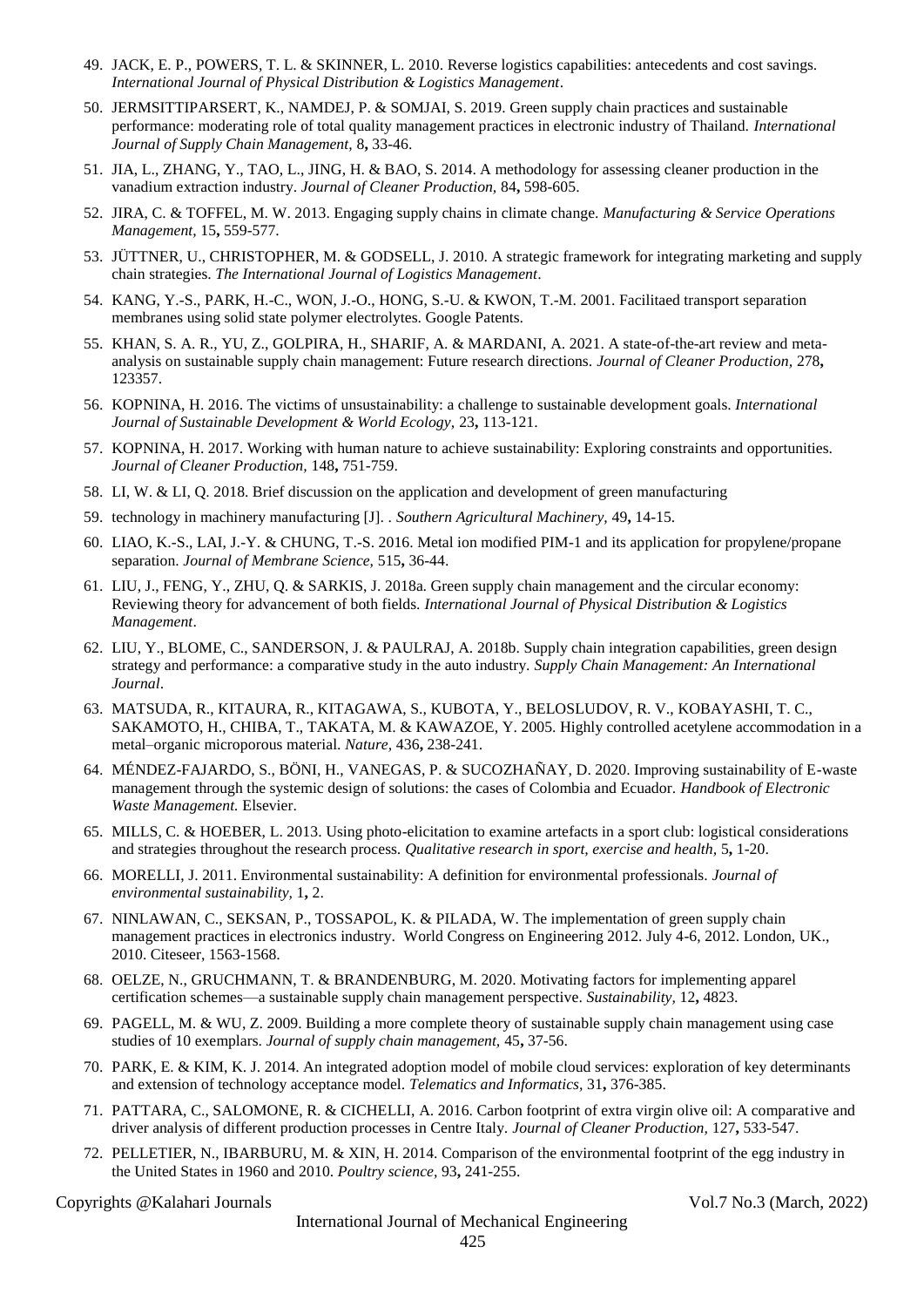- 73. PIECYK, M. I. & MCKINNON, A. C. 2010. Forecasting the carbon footprint of road freight transport in 2020. *International Journal of Production Economics,* 128**,** 31-42.
- 74. PORTER, M. E. & VAN DER LINDE, C. 1995. Toward a new conception of the environment-competitiveness relationship. *Journal of economic perspectives,* 9**,** 97-118.
- 75. PRAJOGO, D. & OLHAGER, J. 2012. Supply chain integration and performance: The effects of long-term relationships, information technology and sharing, and logistics integration. *International Journal of Production Economics,* 135**,** 514- 522.
- 76. RAHMAN, A., HO, J. & RUSLI, K. A. 2014. Pressures, green supply chain management practices and performance of ISO 14001 certified manufacturers in Malaysia. *International journal of Economics and Management,* 8.
- 77. RAJEEV, A., PATI, R. K., PADHI, S. S. & GOVINDAN, K. 2017. Evolution of sustainability in supply chain management: A literature review. *Journal of Cleaner Production,* 162**,** 299-314.
- 78. RAVINDRAN, A. R. & WARSING JR, D. 2016. *Supply chain engineering: Models and applications*, CRC Press.
- 79. REN, T., PATEL, M. & BLOK, K. 2006. Olefins from conventional and heavy feedstocks: Energy use in steam cracking and alternative processes. *Energy,* 31**,** 425-451.
- 80. RIGOT-MULLER, P., LALWANI, C., MANGAN, J., GREGORY, O. & GIBBS, D. 2013. Optimising end-to-end maritime supply chains: a carbon footprint perspective. *The International Journal of Logistics Management*.
- 81. RIVERLOGIC. 2020. *Top 11 Supply Chain Trends You Need to Know in 2020* [Online]. RIVERLOGIC. Available: <https://www.riverlogic.com/blog/top-supply-chain-trends-you-need-to-know-in-2020> [Accessed].
- 82. SAHOO, S. & VIJAYVARGY, L. 2020. Green supply chain management practices and its impact on organizational performance: evidence from Indian manufacturers. *Journal of Manufacturing Technology Management*.
- 83. SAINT AKADIRI, S., ALOLA, A. A., AKADIRI, A. C. & ALOLA, U. V. 2019a. Renewable energy consumption in EU-28 countries: policy toward pollution mitigation and economic sustainability. *Energy Policy,* 132**,** 803-810.
- 84. SAINT AKADIRI, S., BEKUN, F. V. & SARKODIE, S. A. 2019b. Contemporaneous interaction between energy consumption, economic growth and environmental sustainability in South Africa: what drives what? *Science of the total environment,* 686**,** 468-475.
- 85. SAUER, P. C. & SEURING, S. 2017. Sustainable supply chain management for minerals. *Journal of Cleaner Production,* 151**,** 235-249.
- 86. SCOTT, J., HO, W., DEY, P. K. & TALLURI, S. 2015. A decision support system for supplier selection and order allocation in stochastic, multi-stakeholder and multi-criteria environments. *International Journal of Production Economics,* 166**,** 226-237.
- 87. SEURING, S. & MÜLLER, M. 2008. From a literature review to a conceptual framework for sustainable supply chain management. *Journal of cleaner production,* 16**,** 1699-1710.
- 88. SHOLL, D. S. & LIVELY, R. P. 2016. Seven chemical separations to change the world. *Nature News,* 532**,** 435.
- 89. SIMÃO, L. E., GONÇALVES, M. B. & RODRIGUEZ, C. M. T. 2016. An approach to assess logistics and ecological supply chain performance using postponement strategies. *Ecological indicators,* 63**,** 398-408.
- 90. SLADKOVA, A. & LOGINOVA, N. 2016. Drug Chemistry and Technology Basics, Cleaner Production and Mega-Trends in Pharmaceutical Industry. Introduction.
- 91. SRIVASTAVA, S. K. 2007. Green supply‐chain management: a state‐of‐the‐art literature review. *International journal of management reviews,* 9**,** 53-80.
- 92. STAUDT-BICKEL, C. & KOROS, W. J. 2000. Olefin/paraffin gas separations with 6FDA-based polyimide membranes. *Journal of Membrane Science,* 170**,** 205-214.
- 93. STOCK, N. & BISWAS, S. 2012. Synthesis of metal-organic frameworks (MOFs): routes to various MOF topologies, morphologies, and composites. *Chemical reviews,* 112**,** 933-969.
- 94. SUNDARAKANI, B., PEREIRA, V. & ISHIZAKA, A. 2020. Robust facility location decisions for resilient sustainable supply chain performance in the face of disruptions. *International Journal of Logistics Management, The*.
- 95. SVANES, E. & ARONSSON, A. K. 2013. Carbon footprint of a Cavendish banana supply chain. *The International Journal of Life Cycle Assessment,* 18**,** 1450-1464.
- 96. SWAIDAN, R., AL-SAEEDI, M., GHANEM, B., LITWILLER, E. & PINNAU, I. 2014. Rational design of intrinsically ultramicroporous polyimides containing bridgehead-substituted triptycene for highly selective and permeable gas separation membranes. *Macromolecules,* 47**,** 5104-5114.
- 97. SWART, W., HALL, C. & CHEN, H. Human performance in supply chain management. Supply Chain Forum: An International Journal, 2012. Taylor & Francis, 10-20.